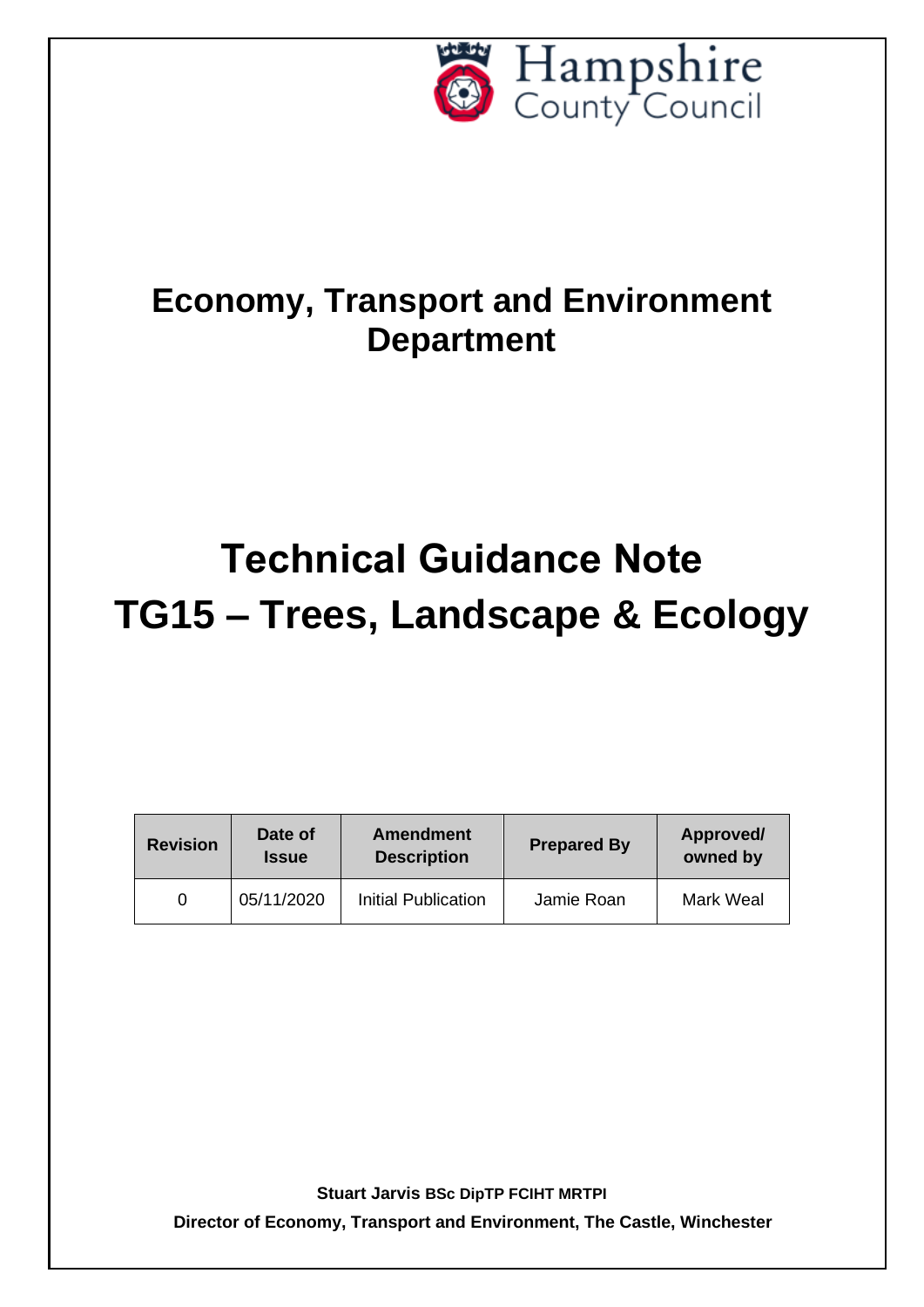

| 1.    |                                                                    |    |
|-------|--------------------------------------------------------------------|----|
| 2.    |                                                                    |    |
|       |                                                                    |    |
| 3.1.  |                                                                    |    |
| 3.2.  |                                                                    |    |
| 3.3.  |                                                                    |    |
| 3.4.  |                                                                    |    |
| 3.5.  |                                                                    |    |
| 3.6.  |                                                                    |    |
| 3.7.  |                                                                    |    |
| 3.8.  |                                                                    |    |
| 3.9.  |                                                                    |    |
| 3.10. | TREE AND SHRUB PLANTING WITHIN OR ADJOINING THE ADOPTED HIGHWAY 14 |    |
| 3.11. |                                                                    |    |
| 3.12. |                                                                    |    |
| 3.13. |                                                                    |    |
|       |                                                                    |    |
| 4.1.  |                                                                    |    |
| 4.2.  |                                                                    |    |
| 4.3.  |                                                                    |    |
| 4.4.  |                                                                    |    |
|       |                                                                    | 26 |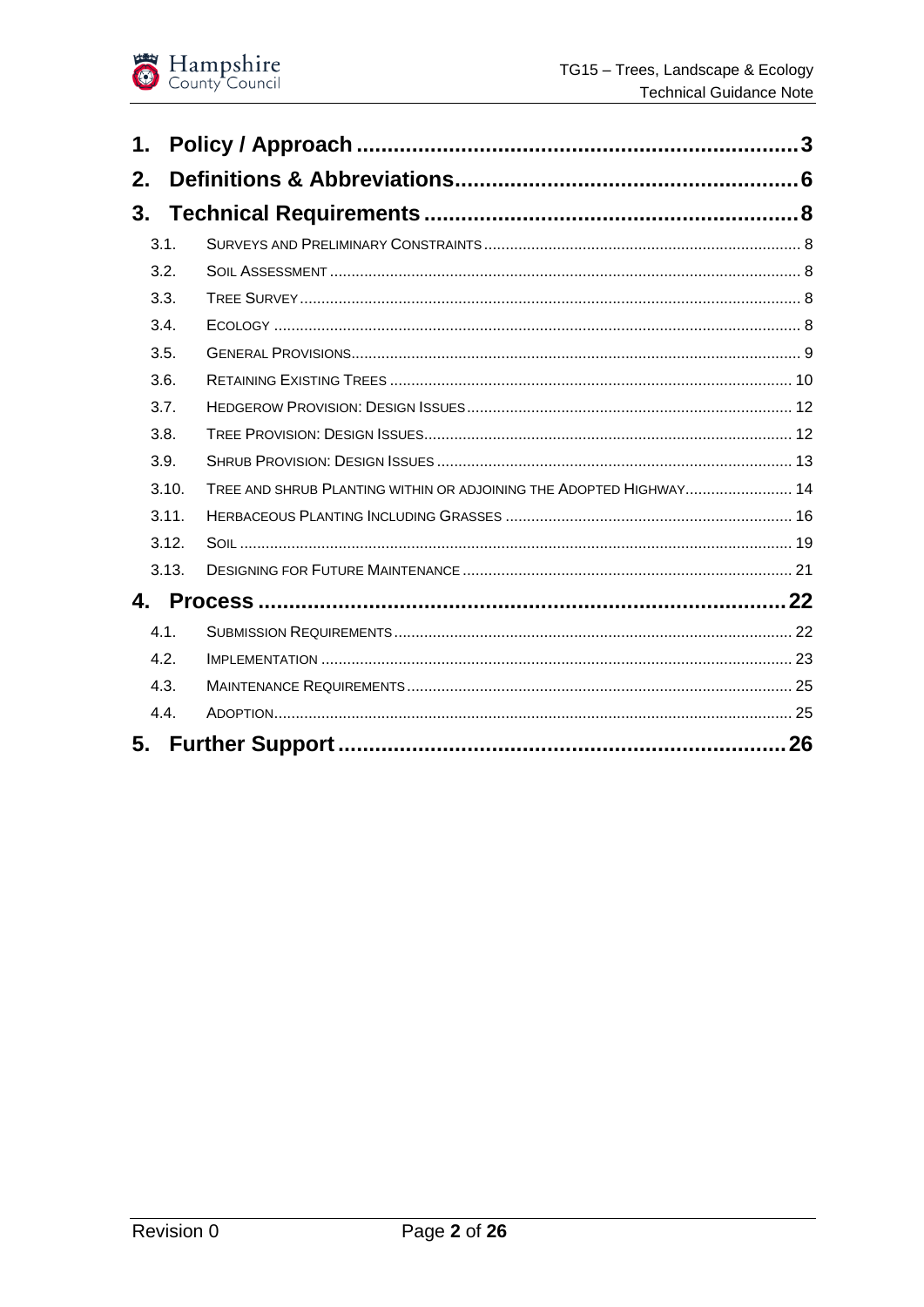

## <span id="page-2-0"></span>**1. Policy / Approach**

1.1. Trees and other soft landscaping form an important part of the network of highways that make our communities sustainable, enjoyable and inclusive. The landscape element of a new development can be a valuable asset to the overall scheme. There is well documented evidence that it improves the wellbeing of residents and the success of the local economy.

> *"Good-quality landscape is highly cost effective. It is a relatively lowcost part of any development scheme and pays dividends in added sales values, increased rates of sales and positive customer perceptions" Mark Clare, Group Chief Executive Barratt Developments plc*

*"The impacts on mental wellbeing, social networks and sustainable communities probably work through a variety of mechanisms and it's in these areas that the strongest evidence is emerging that urban green space can improve the public's health" Public Health England 2016*

- 1.2. However, poorly designed landscapes can create long term problems, detrimental to local communities, the Developer and the Highway Authority. Good design and forward planning mean many of these issues can be avoided.
- 1.3. The landscape elements of any scheme can provide benefits to individuals and to society as a whole: green infrastructure can contribute to the character and distinctiveness of an area and help soften the urban environment. Its role in helping to adapt urban areas to the effects of climate change is becoming increasingly recognised, for instance, trees provide shade, reduce temperatures and green infrastructure slows the rate at which rainfall enters the drainage system. Trees play an important role in any landscape scheme and historically, are an intrinsic part of our towns and villages bringing multiple benefits to microclimate, wildlife, air quality and indeed to quality of life. However, they can also create an expensive on-going maintenance burden, sometimes leading to property damage and nuisance.
- 1.4. To ensure that trees are an asset rather than a liability, the right species has to be planted in the right place with adequate root space for the tree at maturity. To minimise the risks as the trees mature, they need to be planned from the outset during the early design stages; this should then enable their adoption as part of the Highway.
- 1.5. The benefits of trees are proportionate to their eventual size; large, long lived species provide more benefit than those that are small and short lived. Hampshire County Council (HCC) therefore encourages planting of large tree species in appropriate places within the Highway. It may be preferable to use fewer, larger, long lived trees in certain situations, rather than large numbers of smaller, short lived, ornamental trees.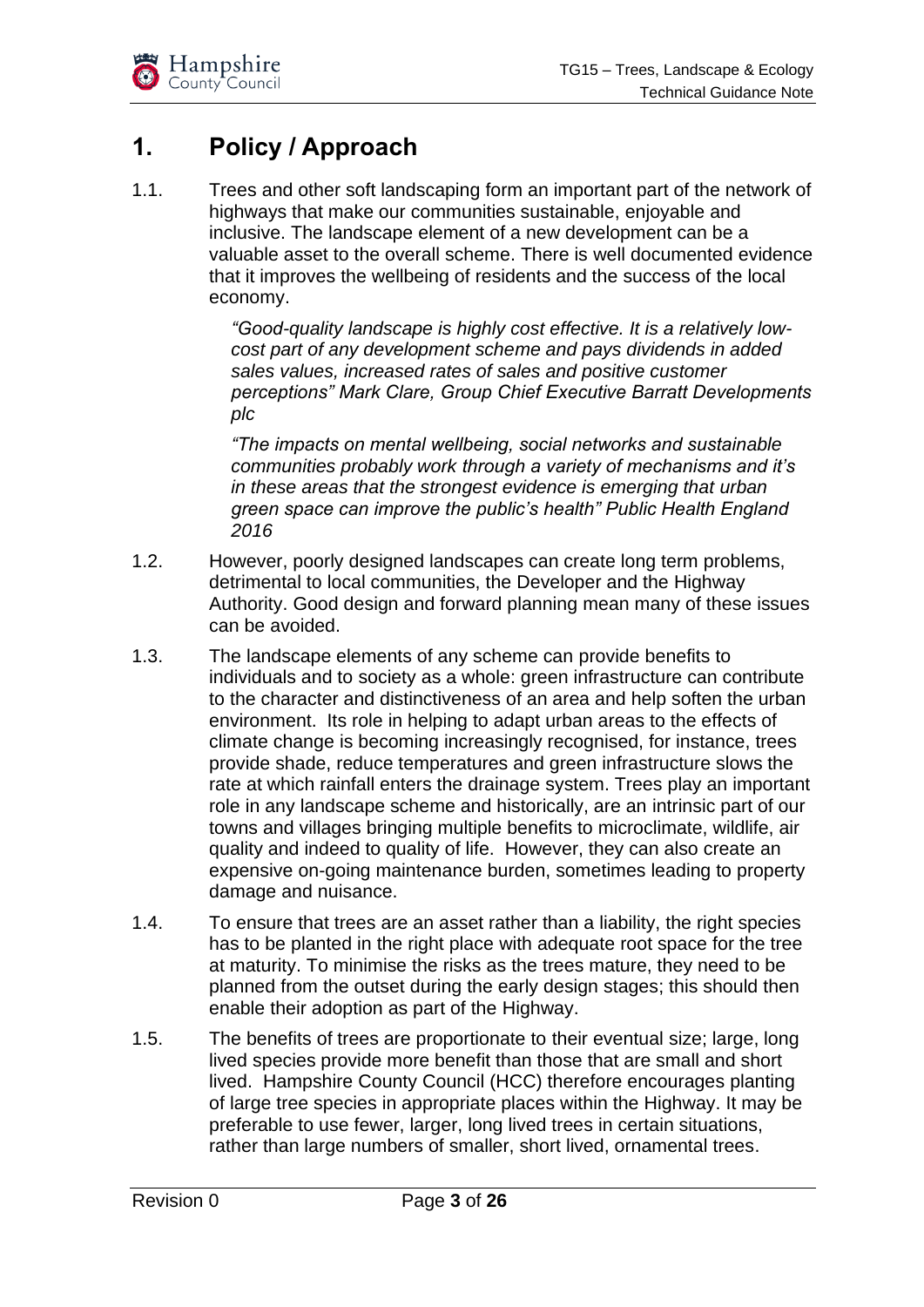

- 1.6. It is essential that tree planting is considered in detail at the early stages of the design process when the initial concept layout is formed. This is because a tree is a growing structure. When it matures it will be many times bigger, needing much more space both above and below ground than it did when it was planted or when the landscaping was first designed. Tree canopy size and soil volume requirements at maturity are often overlooked at both the design and construction phase, regularly resulting in poor vitality and short life span. This in turn leads to a reduction in visual amenity, an increase in maintenance costs and the premature removal of trees. An initial design concept which includes tree lined boulevards can be decimated at the detailed design stage when the reality of their spatial requirements is considered in detail. It is therefore essential that the initial layout design recognises and provides space for the eventual size of mature trees.
- 1.7. Landscape architects will be required to consider the design effects of individual trees to determine whether avenues, or groups of trees are appropriate for the location and streetscape character area. This has to be done in liaison with an arboriculturist who will advise on species selection and whether the design intention is achievable in arboricultural terms particularly given the ground conditions. Input from ecologists may also be required to assess the ecological interest of areas to be planted, and in the choice of species where the project is in or adjacent to an area of biodiversity interest.
- 1.8. It is crucial that street lighting design layouts are considered at the outset of any landscape/tree proposals so that maturing canopies do not obscure or reduce the effectiveness of lamps. Refer to [TG13 –](https://www.hants.gov.uk/transport/developers/constructionstandards/technicalguidancenotes) Street [Lighting.](https://www.hants.gov.uk/transport/developers/constructionstandards/technicalguidancenotes)
- 1.9. Appropriate landscape and arboricultural advice should be sought and included in the design from an early stage. Hampshire County Council will not accept adoption unless the proposals and implementation meet the County's requirements, are aligned with [HCC's Tree Strategy 2020](https://documents.hants.gov.uk/environment/tree-strategy.pdf) and are resilient to future climate conditions as well as pests and diseases. Hampshire County Council will adopt trees and landscaping which at the time of completion of the S278/S38 maintenance period, show good vitality (leaf size/leaf colour/ leaf canopy density/extension growth/incremental girth development/stem taper development) and structure. Spot checks will be carried out throughout the construction and maintenance periods and Developers will be prompted to take remedial action if required.
- 1.10. Tendering documents are to include specifications relating to installation and post planting maintenance of trees to ensure contractors are adequately trained and experienced. We encourage discussions with council officers/engineers in relevant teams (e.g. trees, highways, lighting, road safety, drainage, urban design) in the early stages of the design. For external Developers and their Consultants, this should be through the HCC Highway Development Agreements team (HDA).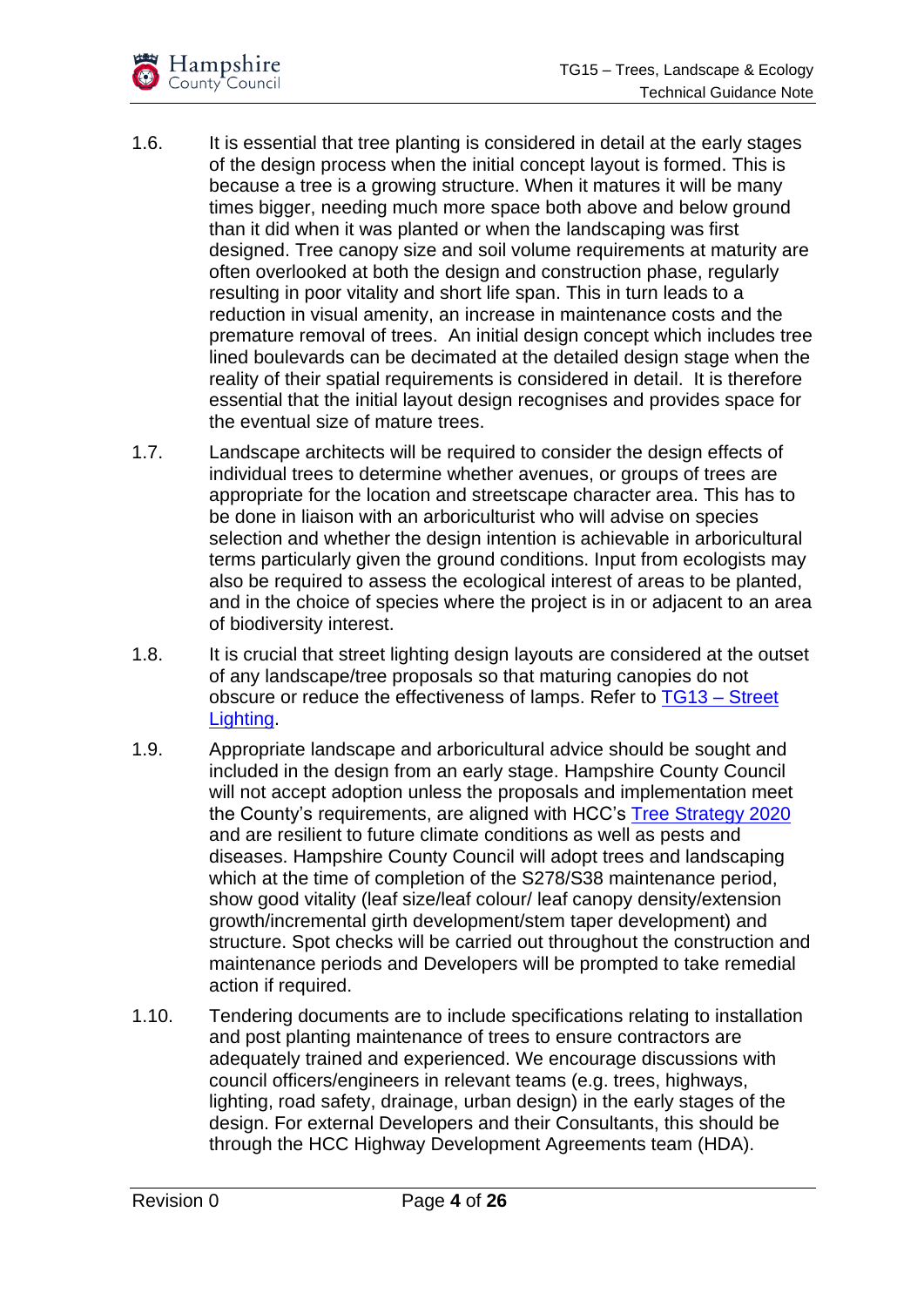

- 1.11. Hampshire County Council needs to see evidence of the criteria, guidance and methods within the following documents being incorporated into the project:
	- a) Manual for Streets
	- b) BS 8545 Trees: From nursery to independence in the landscape Recommendations
	- c) BS 5837 Trees in relation to design, demolition and construction Recommendations
	- d) BS 3998 Tree Work Recommendations
	- e) BS 3936-1 Nursery stock Part 1: Specification for trees and shrubs
	- f) BS 4428 Code of Practice for general landscape operations
	- g) BS 5489-1 Code of Practice for lighting of roads and public amenity areas
	- h) BS 3882 Topsoil
	- i) BS 8601 Subsoil
	- j) Code of practice for the Sustainable Use of Soils on Construction **Sites**
	- k) Trees in Hard Landscapes A Guide for Delivery (Trees & Design Action Group)
	- l) NJUG Volume 4 Guidelines for the planning, installation and maintenance of utility apparatus in proximity to trees (National Joint Utilities Group)
	- m) Building Near Trees NHBC Standards Chapter 4.2 (National House Building Council)

Note: For undated documents, the current edition including any amendments apply)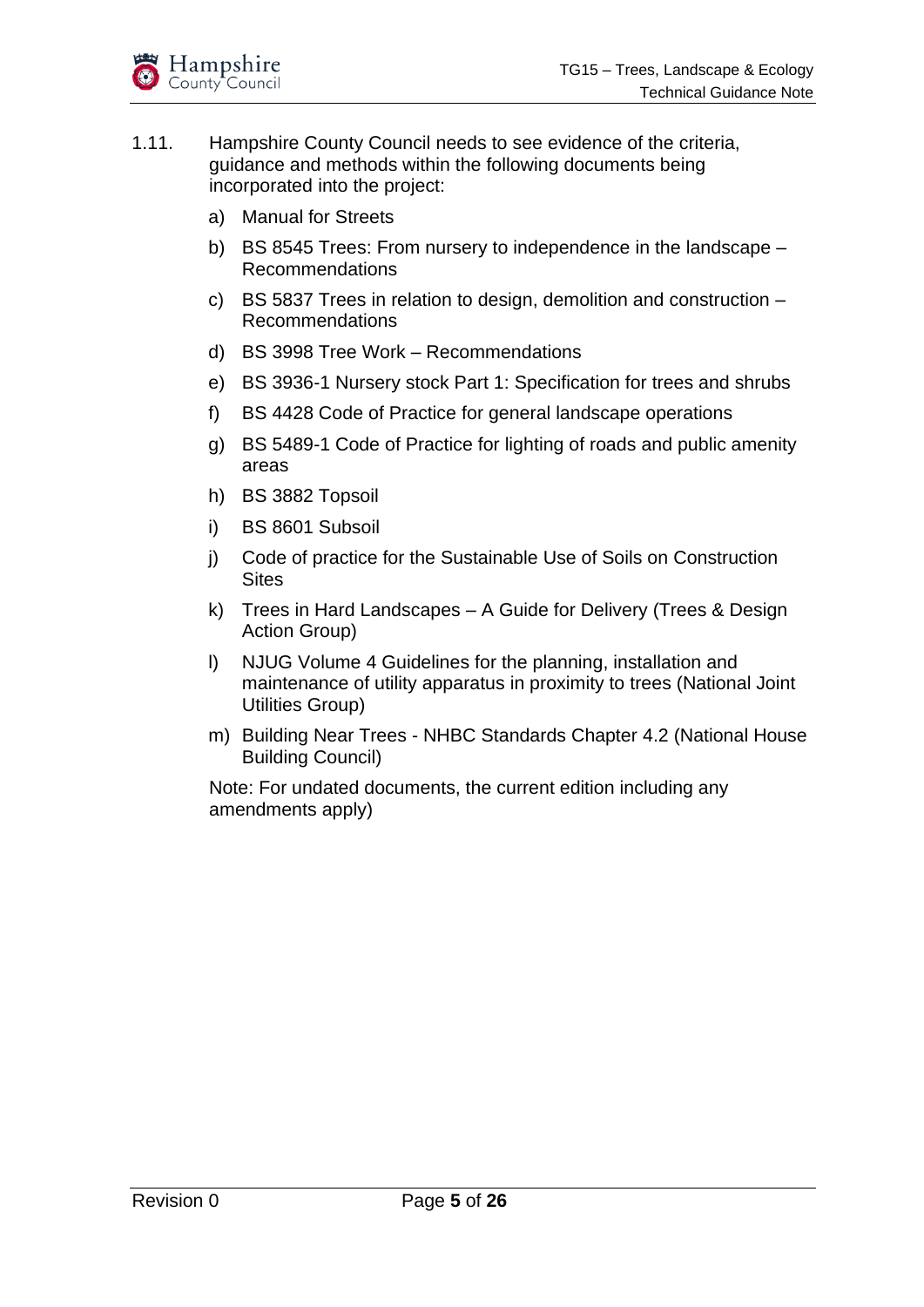

## <span id="page-5-0"></span>**2. Definitions & Abbreviations**

| <b>CAVAT</b>                                                    | <b>Capital Asset Value for Amenity Trees</b>                                                                                                                                                                                                                                                                                                                                                                                                                                                                                                             |
|-----------------------------------------------------------------|----------------------------------------------------------------------------------------------------------------------------------------------------------------------------------------------------------------------------------------------------------------------------------------------------------------------------------------------------------------------------------------------------------------------------------------------------------------------------------------------------------------------------------------------------------|
| <b>CIEEM</b>                                                    | Chartered Institute of Ecology and Environmental<br>Management                                                                                                                                                                                                                                                                                                                                                                                                                                                                                           |
| <b>CPSE</b>                                                     | Committee for Plant Supply and Establishment                                                                                                                                                                                                                                                                                                                                                                                                                                                                                                             |
| <b>DEFRA</b>                                                    | Department for Environment, Food & Rural Affairs                                                                                                                                                                                                                                                                                                                                                                                                                                                                                                         |
| <b>EcIA</b>                                                     | <b>Ecological Impact Assessment</b>                                                                                                                                                                                                                                                                                                                                                                                                                                                                                                                      |
| <b>HCC</b>                                                      | <b>Hampshire County Council</b>                                                                                                                                                                                                                                                                                                                                                                                                                                                                                                                          |
| <b>HDA</b>                                                      | Highway Development Agreements team in HCC                                                                                                                                                                                                                                                                                                                                                                                                                                                                                                               |
| <b>Herbaceous</b><br>plants                                     | Plant with no persistent woody stem above the ground.<br>Includes grasses.                                                                                                                                                                                                                                                                                                                                                                                                                                                                               |
| <b>HTA</b>                                                      | <b>Horticultural Trades Association</b>                                                                                                                                                                                                                                                                                                                                                                                                                                                                                                                  |
| <b>LPA</b>                                                      | <b>Local Planning Authority</b>                                                                                                                                                                                                                                                                                                                                                                                                                                                                                                                          |
| <b>MfS</b>                                                      | <b>Manual for Streets</b>                                                                                                                                                                                                                                                                                                                                                                                                                                                                                                                                |
| <b>NBS</b>                                                      | <b>National Building Specification</b>                                                                                                                                                                                                                                                                                                                                                                                                                                                                                                                   |
| <b>NHBC</b>                                                     | <b>National House Building Council</b>                                                                                                                                                                                                                                                                                                                                                                                                                                                                                                                   |
| <b>NJUG</b>                                                     | <b>National Joint Utilities Group</b>                                                                                                                                                                                                                                                                                                                                                                                                                                                                                                                    |
| <b>Planter</b>                                                  | An above-ground decorative container in-excess of $1m3$<br>for the planting of flowers/small shrubs                                                                                                                                                                                                                                                                                                                                                                                                                                                      |
| Root<br>deflectors<br>(also referred<br>to as root<br>barriers) | Deflectors are physical impediments to root growth.<br>They function by redirecting root growth away from<br>infrastructure with initial lateral root growth is deflected<br>downward when roots come into contact with the<br>barrier.<br>Root deflectors are only permitted if agreed by HCC<br>Arboriculture on a site-specific basis. Such use will only<br>be considered if the root deflector is used to protect<br>features such as utilities rather than constraining the<br>root growth of a tree as it matures (e.g. by lining a tree<br>pit). |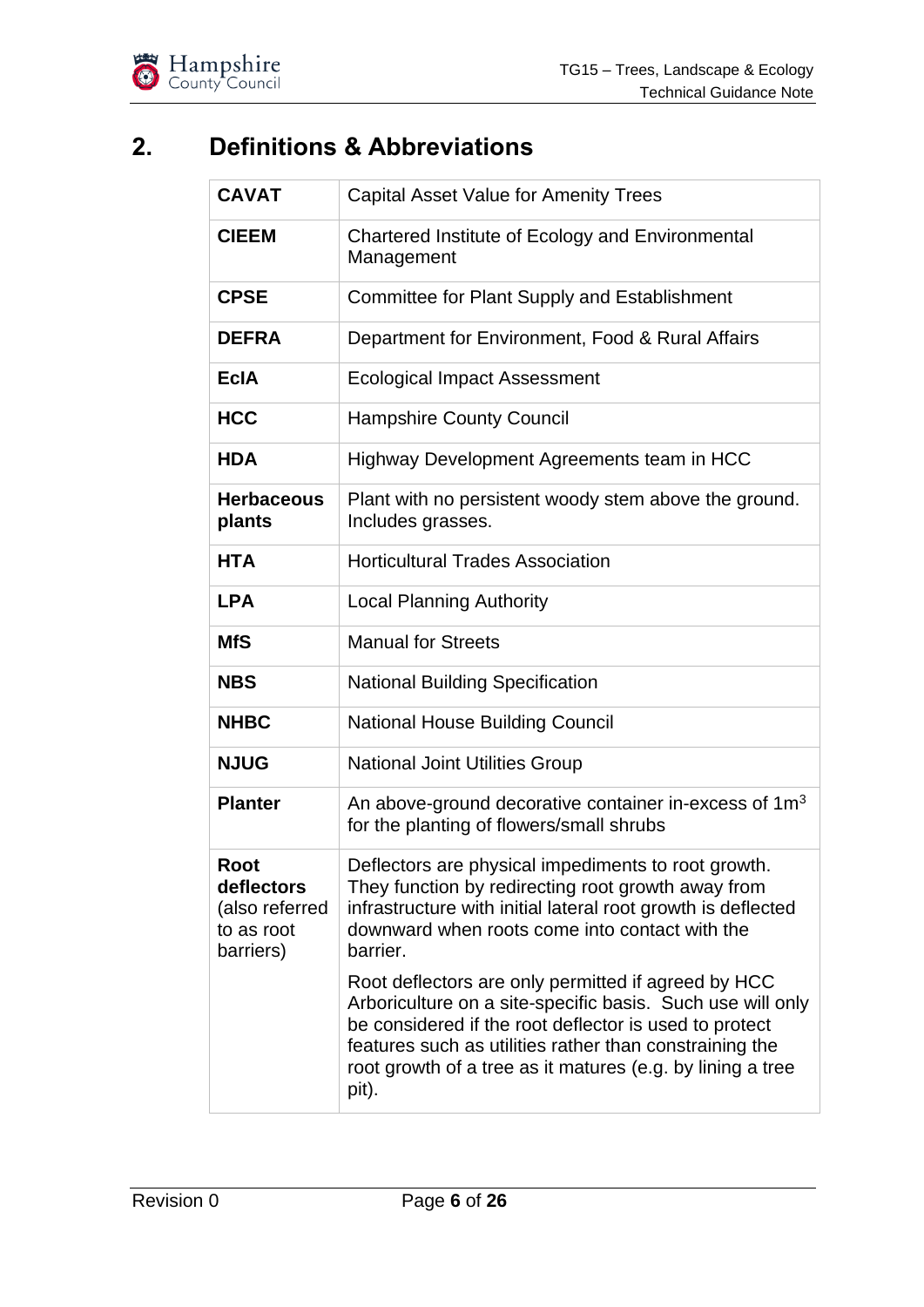

| <b>RPA</b>                | Root Protection Area. The area surrounding a tree that<br>contains sufficient rooting volume to ensure the survival<br>of the tree.                                                                                                                      |
|---------------------------|----------------------------------------------------------------------------------------------------------------------------------------------------------------------------------------------------------------------------------------------------------|
| <b>Shrub</b>              | Plant with persistent multiple woody stems. They are<br>generally less than 2m in height.                                                                                                                                                                |
| <b>SINC</b>               | Sites of Importance for Nature Conservation                                                                                                                                                                                                              |
| <b>SSSI</b>               | <b>Sites of Special Scientific Interest</b>                                                                                                                                                                                                              |
| <b>TDAG</b>               | <b>Tree Design Action Group</b>                                                                                                                                                                                                                          |
| <b>TPO</b>                | <b>Tree Preservation Order</b>                                                                                                                                                                                                                           |
| <b>Tree</b>               | A plant with a persistent woody stem or trunk, normally<br>greater than 2m in height at full maturity. They tend to<br>have a single stem.                                                                                                               |
| <b>Tree pit</b>           | The surface treatment and below ground rooting volume<br>of soil available to each tree                                                                                                                                                                  |
| <b>RVEI</b>               | Road Verges of Ecological Importance                                                                                                                                                                                                                     |
| <b>Ultimate</b><br>height | The predicted maximum height of the tree or shrub<br>based on industry guidance (such as the TDAG<br>guidance "Species selection for Green Infrastructure")<br>and as is reasonable, based on real life examples of the<br>same species.                 |
| <b>Ultimate</b><br>spread | The predicted maximum spread or diameter of the<br>tree/shrub canopy based on industry guidance (such as<br>the TDAG guidance "Species selection for Green<br>Infrastructure") and as is reasonable, based on real life<br>examples of the same species. |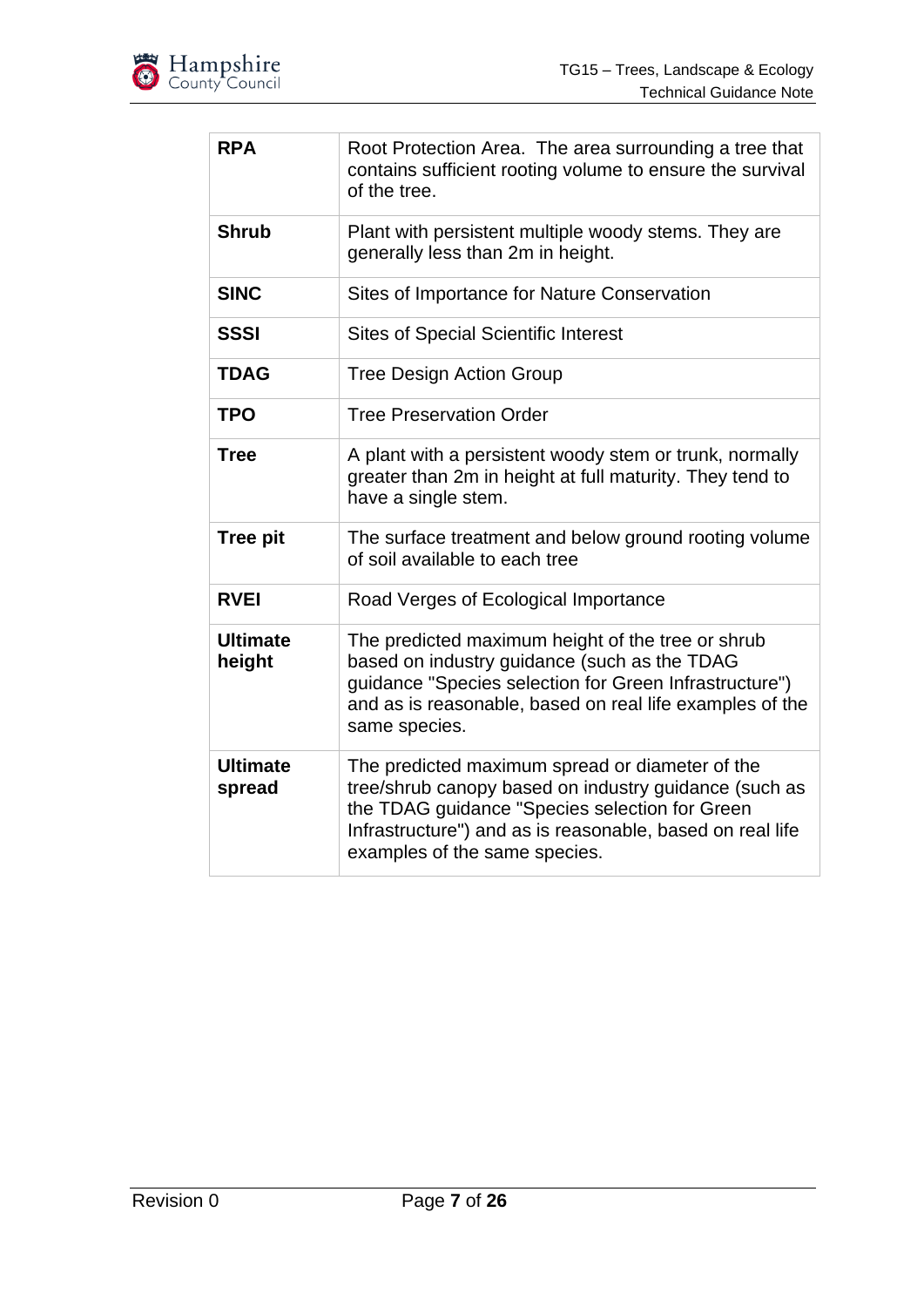

## <span id="page-7-0"></span>**3. Technical Requirements**

#### <span id="page-7-1"></span>**3.1. Surveys and Preliminary Constraints**

 $3.1.1$ All topographical surveys shall follow the requirement of BS 5837:2012 Clause 4.2. The details shall record but not be limited to those set out in Clause 4.2.4.

#### <span id="page-7-2"></span>**3.2. Soil Assessment**

- $3.2.1.$ A soil assessment shall be undertaken by a competent person to inform any decisions relating to:
	- The root protection area (RPA)
	- Tree protection
	- New planting design
	- Structure and foundation design to take account of retained, removed and new trees.
- $3.2.2.$ The assessment shall determine whether the soil is shrinkable, such as a shrinkable clay. Where a clay soil is present, trees and other vegetation have the potential to cause indirect damage to structures, reference BS 5837 Annex A and NHBC Standards Chapter 4.2.
- $3.2.3.$ Soil structure, composition and pH are to be included in the assessment for the purpose of designing new planting and landscape proposals.

#### <span id="page-7-3"></span>**3.3. Tree Survey**

 $3.3.1.$ A tree survey shall be carried out if there are any existing trees within or close to the extent of the highway works. This includes where the tree canopy and/or the root protection area (as determined by BS 5837 Section 4.6) is likely to be impacted. The survey shall comply with the requirements of BS 5837.

#### <span id="page-7-4"></span>**3.4. Ecology**

3.4.1. Any trees, shrubs, hedgerows or other habitat proposed for removal or which may be impacted on should be assessed for its biodiversity value, including protected species such as bat roosts and dormice, and for nesting birds. Surveys and subsequent appropriate actions should follow BS 42020 and CIEEM good practice [guidance on ecological impact](https://cieem.net/wp-content/uploads/2018/08/ECIA-Guidelines-2018-Terrestrial-Freshwater-Coastal-and-Marine-V1.1Update.pdf)  [assessment \(EcIA\).](https://cieem.net/wp-content/uploads/2018/08/ECIA-Guidelines-2018-Terrestrial-Freshwater-Coastal-and-Marine-V1.1Update.pdf) Refer also to Technical Guidance Note TG13 [Street](https://www.hants.gov.uk/transport/developers/technical-guidance)  [Lighting](https://www.hants.gov.uk/transport/developers/technical-guidance) regarding measures that may be incorporated to the lighting to minimise impact on protected species.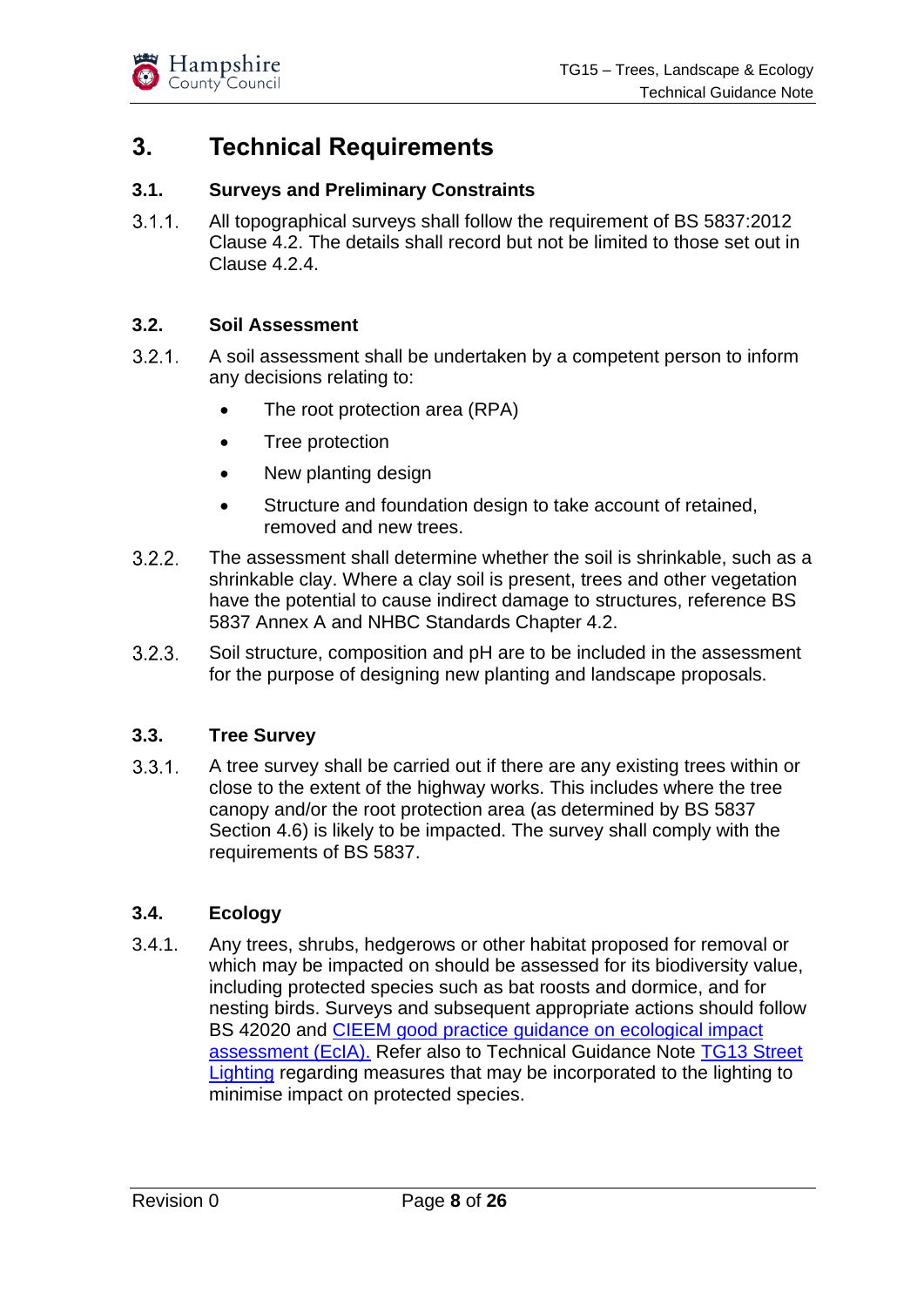

#### <span id="page-8-0"></span>**3.5. General Provisions**

- $3.5.1.$ It may be that the design of buildings, the provision of green roofs, generous balconies and roof gardens or shrub and other smaller scale planting in private spaces at frontages can, in high density development, provide greenery and contact with nature where street trees cannot be accommodated. Trees of any scale may be included in squares and perhaps at junctions (outside of visibility splays), whilst large tree species may be provided along the wider streets, where buildings are set back from the Highway, or within gardens.
- $3.5.2.$ The width of individual building frontages also has implications for street tree provision where on street parking is proposed. Wider individual buildings allow more flexibility to include street trees between parking bays and are characteristic of some of Hampshire's country towns.
- $3.5.3.$ As recommended in Manual for Streets (p38 para 3.9. and p127 para 11.1.2), close liaison at an early stage of design should take place between those preparing development briefs, design codes, or outline applications, and the Highway Authority to achieve tree planting proposals acceptable for Highway adoption. Production of a tree planting strategy, indicating species, and their spatial allocation within particular street profiles, is recommended for larger scale developments at the outline stage. All such development briefs, design codes or outline applications shall consider any proposed tree planting in relation to Highway visibility, Street Lighting and Utilities (Refer to [Technical](https://www.hants.gov.uk/transport/developers/constructionstandards/technicalguidancenotes)  [Guidance Notes TG3, TG13 and TG20\)](https://www.hants.gov.uk/transport/developers/constructionstandards/technicalguidancenotes).
- $3.5.4.$ Clarity regarding the location of the proposed Highway boundary and private or open space boundaries is required. This information is required to identify the future maintenance responsibilities (and therefore the design parameters to be applied) for tree/shrub planting and other infrastructure. Outline planning application drawings should show these boundaries clearly including the intentions for future maintenance arrangements of open spaces and streets. Detailed planning and design drawings are also to show such information.
- $3.5.5.$ The choice of shrub or tree species should be carefully considered following a thorough study of the area. The distances detailed in 3.7, 3.8 and 3.9 shall be adhered to during the design. The majority of the new plants should be within the range of species occurring naturally nearby. They should be tolerant of a range of climatic conditions to allow for their healthy growth in the event of anticipated climate change. The wildlife value of planting is to be taken into account.
- $3.5.6.$ Developers should discuss with the Highway Authority at an early stage the adoption of hard landscape features and planting. For those amenity areas not to be adopted by the Highway Authority, the Developer should discuss their adoption and future maintenance arrangements with the Local Planning Authority.
- $3.5.7.$ It is important that any soft planting areas in or adjoining the Highway should be an integral part of the overall landscape scheme. The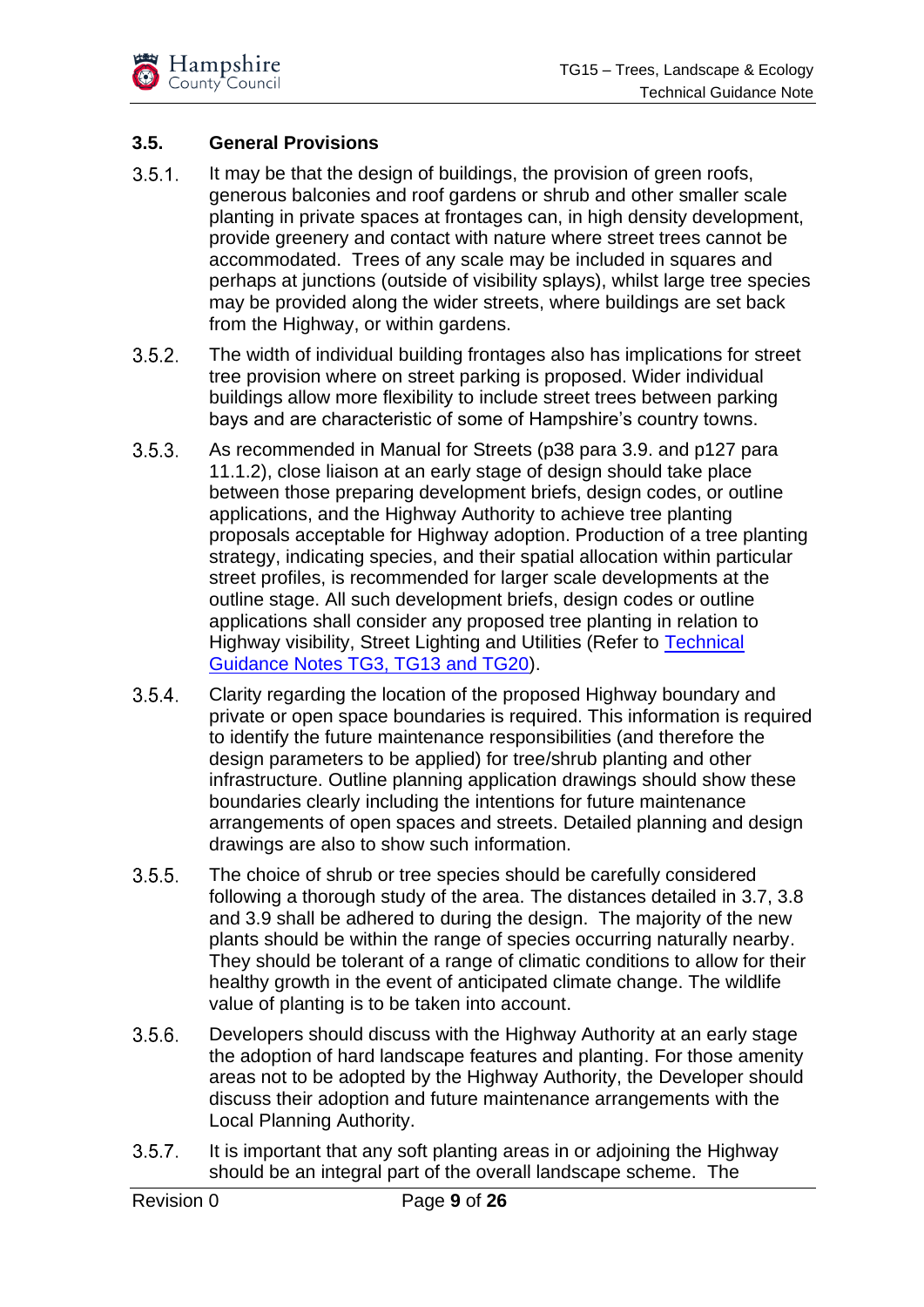

landscape layout design and planting proposals are to be prepared by a qualified landscape architect. Tree surveys and any proposals for works to, or the protection of, existing trees are to be prepared by an appropriately qualified arboriculturist. It is expected that development layouts will include proposals for tree planting on a mix of privately owned, public open space and adopted highway land, to secure a shared community responsibility for long term tree cover. In rural areas, where it is most important to use naturally and locally occurring species, smaller planting sizes may be more appropriate.

- $3.5.8.$ Special consideration should be given to trees when designing foundations of adjacent walls and buildings. These foundations should be designed to take into account the growth of existing and proposed trees, and their impact on soil conditions and proposed structures, especially in clay soils. Refer to the NHBC Standards Part 4.2.
- $3.5.9.$ Planters may only be installed in the Highway where the District or Parish Council has agreed to maintain the planter and its contents in perpetuity and has entered into an agreement with Hampshire County Council under Part VIIA of the Highways Act 1980 for the enhancement of the highway amenity. **Trees will not be permitted in planters in the highway**. For Developer-led schemes, the Developer is responsible for obtaining the District/Parish's agreement in principle to enter into such an agreement with HCC; this must be obtained prior to the start of construction. The Agreement between the District/Parish and HCC must be in place prior to adoption.

#### <span id="page-9-0"></span>**3.6. Retaining Existing Trees**

- To give existing trees the greatest chance of survival, it is essential to  $3.6.1.$ follow the recommendations set out in BS 5837.
- $3.6.2.$ A realistic assessment of tree condition is required, arboricultural advice should be sought and a report provided. Trees are to be in good order prior to adoption by the Highway Authority and any damage during construction addressed prior to adoption.
- $3.6.3.$ Prime consideration should be given to the well-being of trees to be retained. Any consideration for encroaching into a Root Protection Area (RPA) should be discussed with the Arboriculturist and any such works shall be agreed with HCC. Tree removal and the compensation for those trees removed (using the Capital Asset Value for Amenity Trees (CAVAT) methodology) may be required if substantial root loss is likely following advice from a qualified Arboriculturist.
- $3.6.4.$ Sufficient space should be allowed to retain the existing root system and canopies without undue cutting. New underground services should not be laid within root protection zones. Where this can't be avoided, services should be laid beneath root systems in ducts provided by the Developer and in accordance with National Joint Utilities Group Guidelines Volume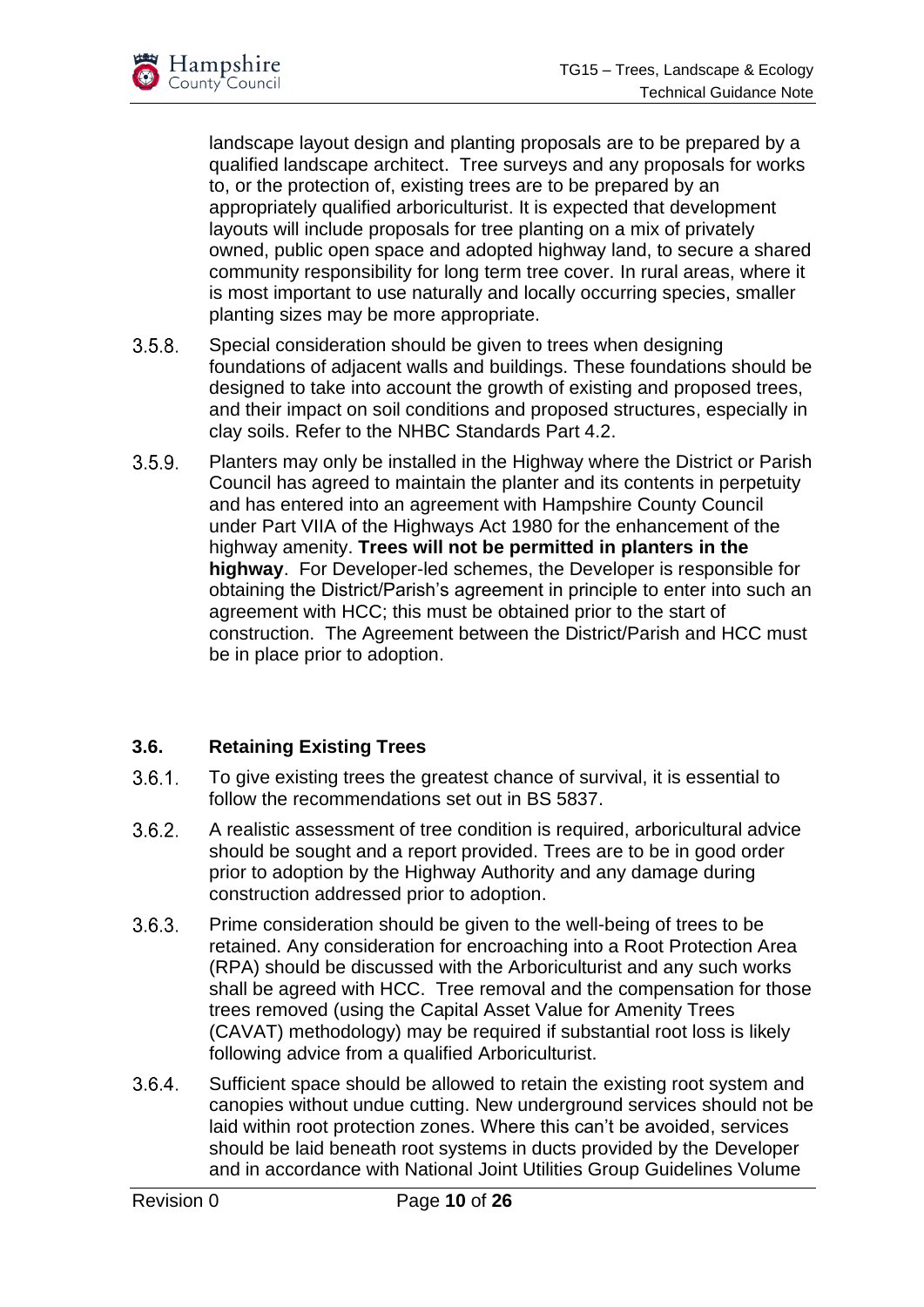

4 "Guidelines for the planning, Installation and Maintenance of Utility Apparatus in Proximity to Trees". Where new roads or footways are proposed in close proximity to existing trees, it is likely that special measures for the accommodation of roots will be necessary – advice should be sought from the HCC Arboriculture Team at an early stage in the design.

- $3.6.5.$ As far as possible the existing ground levels within the Root Protection Area of existing trees should not be altered although it is accepted that any new road or footway may need to be raised over existing roots. Excavations within the root protection area of retained highway trees should be avoided where possible. In situations where excavations cannot be avoided hand digging will be required following advice from the Arboriculturist.
- $3.6.6.$ Root barriers (deflectors) may be acceptable for adoption in some cases but only with approval of HCC prior to installation (also refer to 3.10.11).
- $3.6.7.$ The protection of trees and hedges during site construction is essential; Developers shall refer to BS 5837 - recommendations, and any site specific Arboricultural Method Statement prepared for the development.
- $3.6.8.$ Where highway trees are proposed for removal to facilitate development (S278 and/or S38), HCC will require compensation for the loss of highway tree assets. Hampshire County Council will require a CAVAT assessment using the current published methodology (Capital Asset Value of Amenity Trees - <https://www.ltoa.org.uk/resources/cavat>) to establish the value of compensation due for the loss of highway trees. The assessment provided will apply to trees with a stem diameter of 100mm or more at a height of 1.5m. Any individual trees below the threshold that are worthy of compensation will be valued at nursery stock prices. Compensation for the value of lost highway trees shall be paid to HCC **prior to their removal**. Where trees are lost outside the Highway, the Developer should agree with the local planning authority the method of assessment to calculate the value of compensation required for the trees lost. Refer to the [Road Agreement Policy for the Protection of](http://documents.hants.gov.uk/transport/HighwaysTreePolicy.pdf)  [Highway Trees affected by New Development.](http://documents.hants.gov.uk/transport/HighwaysTreePolicy.pdf)
- $3.6.9.$ The County Council's Arboriculture Team can carry out the assessment and valuation of the trees on behalf of Developers at the Developers' cost. Should you wish to enquire about this service, please contact [Arboriculture.Section@hants.gov.uk.](mailto:Arboriculture.Section@hants.gov.uk) Alternatively, developers may use their own arboriculture specialists, in which case, the CAVAT assessment will be reviewed by the County Council's Arboriculture Team. In the event of any valuation disagreement, the County Council's valuation will be final.
- 3.6.10. Where highway hedgerows are proposed for removal, HCC may require their replacement in accordance with Section 3.7, to maintain highway landscape character and enhance biodiversity value.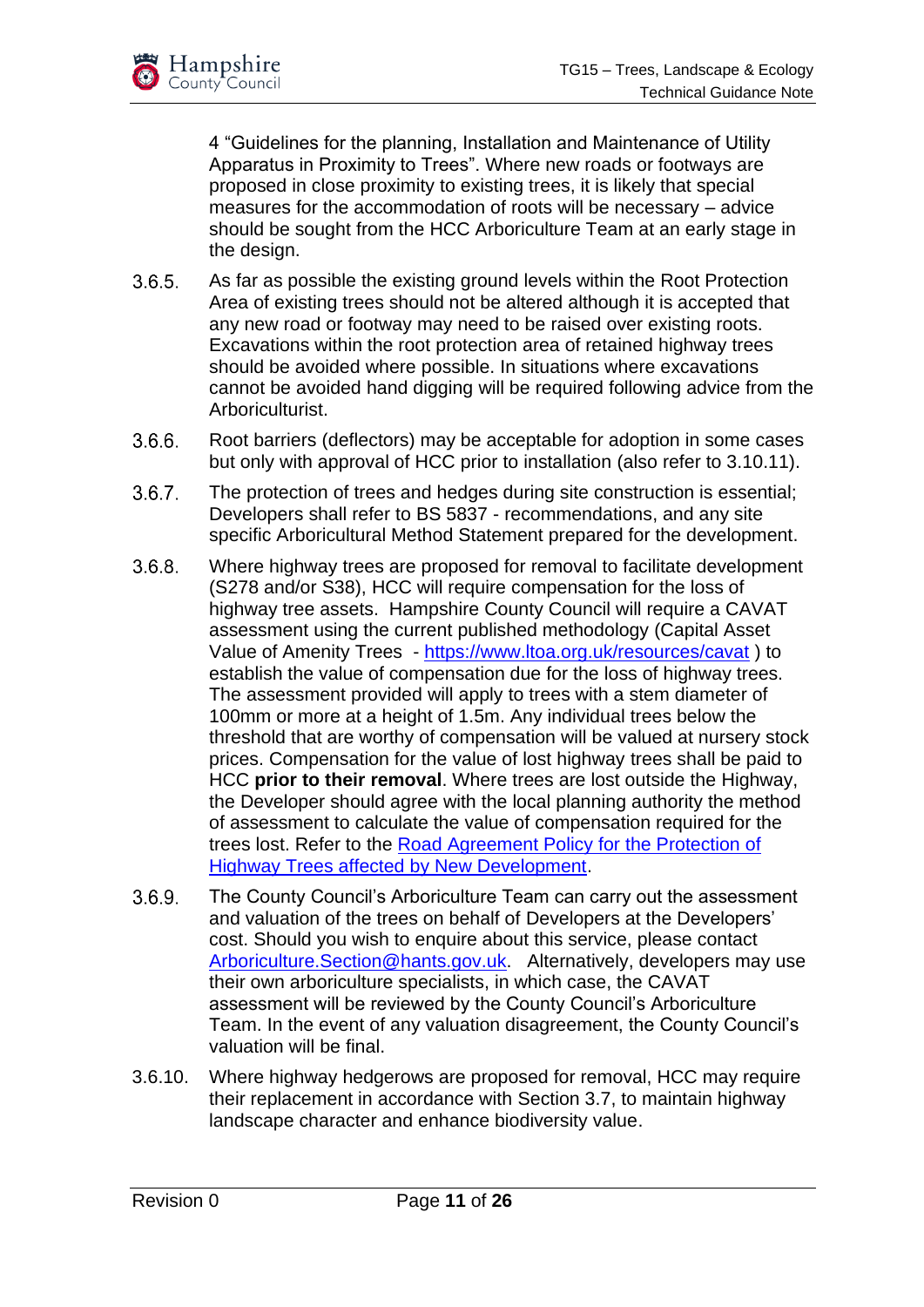

#### <span id="page-11-0"></span>**3.7. Hedgerow Provision: Design Issues**

- $3.7.1.$ Replacement/new hedgerows are to comprise a mix of native species trees and shrubs, reflect the character of the local area and add to the biodiversity of the site unless agreed otherwise by HCC. However, blackthorn (Prunus spinosa) is unlikely to be accepted for use on highway land.
- $3.7.2.$ The ultimate spread of hedgerows shall not obstruct the stopping sight distance, full overtaking sight distance (where relevant) or visibility splays at junctions (refer to Technical Guidance Note TG3).
- $3.7.3.$ Hedgerow trees should be spaced no closer than 10m centres, and should be at least 2m from the adjacent carriageway/footway/drainage elements unless agreed otherwise by HCC.
- $3.7.4.$ Hedgerow shrubs should normally be planted in a double staggered row. 5 per metre. The ultimate spread shall be no closer than 0.5m from the adjacent carriageway/footway/drainage element. However, please also refer to Technical Guidance Note TG20 regarding service margins which must also be allowed for. The ultimate spread of the hedgerow should not encroach into the service margin.
- $3.7.5.$ Plant in a compost enriched trench, at least 300mm wide by 600mm deep, and allow for protection of plants from herbivores if appropriate.
- $3.7.6.$ Establishment maintenance should ensure weed control, watering and pruning for at least 3 years with replacement of any plant that fails to thrive, each planting season within that period.
- $3.7.7.$ Other provisions of the tree and shrub clauses also apply namely: 3.8.5 (lighting), 3.10.2 (handling), 3.10.9 (mulch), 3.10.15 (maintenance) and 3.10.16 (commuted sums).

#### <span id="page-11-1"></span>**3.8. Tree Provision: Design Issues**

- $3.8.1.$ It is essential that adequate space be allocated, as part of the initial design of layouts, to provide for the scale of tree canopies and roots at maturity. Where street trees are proposed, a realistic understanding of their eventual canopy size is a fundamental guide to the selection of appropriate species, and the provision of space on the ground required to accommodate them. Design drawings showing proximity of trees to buildings and visibility splays, including projected mature canopy sizes are to be submitted to HCC. Trees shall be shown at their anticipated 'ultimate spread' based on industry guidance and as is reasonable, based on real life examples of the same species (refer to the TDAG guidance "Species selection for Green Infrastructure). Drawings supplied to the LPA at the planning stages should also contain such information to enable the Highway Authority to comment fully at the planning stage.
- <span id="page-11-2"></span> $3.8.2.$ No tree shall be planted with a stem/trunk less than 2 metres from any adoptable footway, footway/cycleway, cycle track, carriageway or drainage features (such as soakaways or swales) unless the additional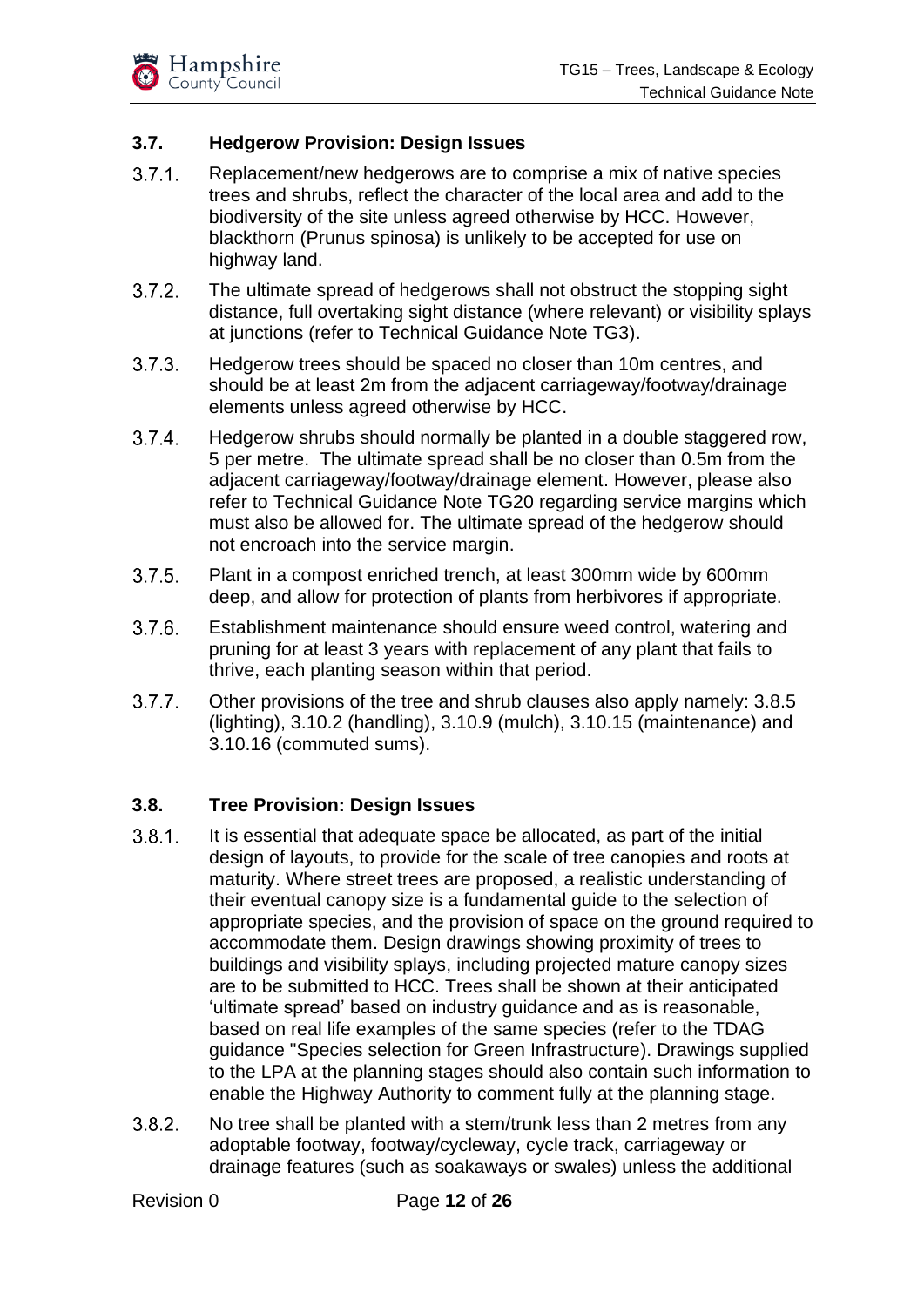

measures have been incorporated into the design to ensure the protection of the tree and the highway feature. Refer also to 3.10.

- $3.8.3.$ The location should reflect species choice and size at maturity to ensure a suitable vertical clearance between the road and the lowest branches of the crown can be maintained, without the need for extensive pruning works at tree maturity. Some allowances may be made dependent on location and tree species. The development of a crown shape suitable for highways begins in the nursery but needs to be further progressed during post planting maintenance when the tree is still young and semi-mature. Street trees should have a clear stem to 2.0m when planted; feathered stems may only be suitable in wide verges. Tree canopies should be at least 2m above ground level (min 2.4m where the tree is located adjacent to a cycleway).
- $3.8.4.$ Tree trunks or stems together with shrub planting, should not obstruct visibility within any sight lines required at junctions. Isolated trees at junctions may be acceptable (refer to Manual for Streets (MfS) para 7.8.6) but the designer should first locate trees outside of the visibility splays where possible. Care should be taken to ensure that the underside of canopies also do not impinge on the visibility splay, particularly where there are sags in the carriageway alignment (Refer to CD 109 3.4).
- $3.8.5.$ Trees planted in the adoptable highway are to be selected and planted to avoid adversely affecting street lighting. Refer to [TG13 Street Lighting.](https://www.hants.gov.uk/transport/developers/constructionstandards/technicalguidancenotes)
- 3.8.6. Trees shall not be installed where they would require protection in line with CS 377 – "Requirements for road restraint systems" or the Local Authority Assessment.

#### <span id="page-12-0"></span>**3.9. Shrub Provision: Design Issues**

- $3.9.1$ Shrubs have similar growing patterns to trees and are usually distinguished from them by being multi-stemmed. However, many species may grow either into shrubs or trees, depending on their growing conditions.
- $3.9.2.$ Generally, shrub planting within the Highway should be avoided unless specifically agreed with the Highway Authority in advance. A robust justification for their inclusion will be essential for them to be considered.
- $3.9.3.$ Given the similar characteristics of trees and shrubs, any shrub planting shall comply with the requirements of Section 3.8 with the exception of paragraphs [3.8.2](#page-11-2) and 3.8.3.
- $3.9.4.$ No shrub shall be planted where the 'ultimate spread' is within 0.5 m of the footway, cycleway, carriageway or structure.
- $3.9.5.$ No shrub with an 'ultimate height' greater than 300mm shall be planted where the 'ultimate spread' is located within the stopping sight distance, full overtaking sight distance (where relevant) or a visibility splay.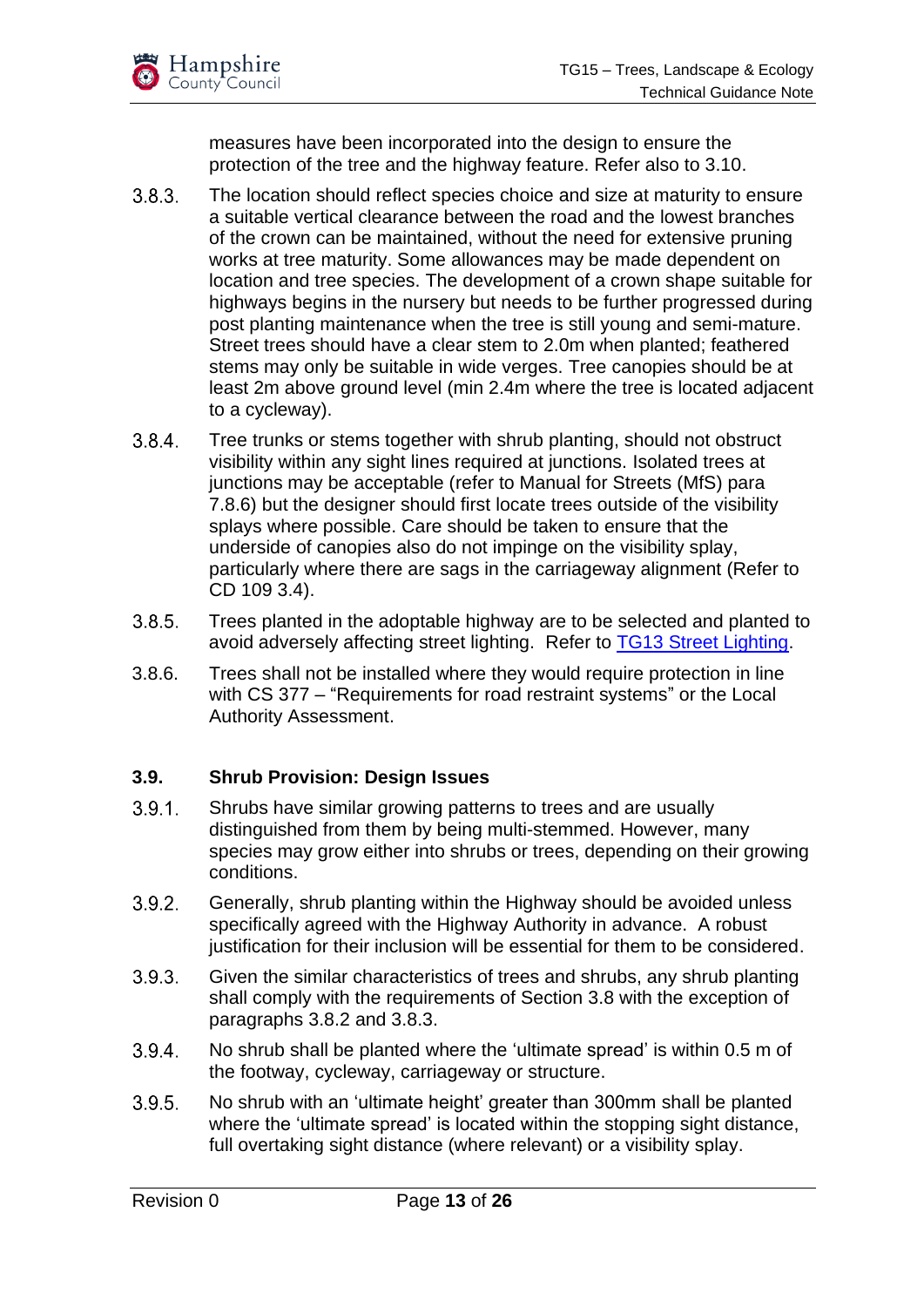- $3.9.6.$ Shrub planting densities should be appropriate for the selected species and be capable of achieving substantial ground cover/canopy closure before adoption. Selection should aim to discourage pedestrians taking short-cuts through them, provide all season impact, and reduce the amount of weed growth. Some temporary protective fencing may be required to assist plant establishment. The use of species with spreading habits should be avoided where planting will encroach on adjacent footways or carriageways, to avoid the need for frequent trimming.
- $3.9.7.$ Shrubs should be selected and planted to define, separate, or contain spaces as appropriate to the overall design objectives. Where space allows, the use of mass planting with a limited number of species with low maintenance requirements can be most appropriate.
- $3.9.8.$ Shrub species should be those which will stand up to ill treatment and which will withstand vandalism by their hardiness of structure and ability to respond to hard pruning if vandalised. Shrub borders should be of sufficient width to achieve and sustain their function.

#### <span id="page-13-0"></span>**3.10. Tree and shrub Planting within or adjoining the Adopted Highway**

- Where there is a risk of a high level of vandalism, and where it is  $3.10.1.$ horticulturally favourable, extra heavy standard trees should be planted. In urban situations it is recommended that newly planted trees have a minimum girth of 14cm. Where there is a high risk of damage, the minimum recommended girth is 18cm.
- Plants and their handling should comply with BS 3936 Nursery Stock  $3.10.2.$ Specification and with the National Plant Specifications published by the Committee for Plant Supply and Establishment (CPSE), obtainable from the Horticultural Trades Association.
- $3.10.3.$ Careful consideration should be given to the positions and species of trees and shrubs where these are to be planted close to new or existing structures (including roads, footways and engineered structures such as reinforced or strengthened cuttings, embankments or bunds.). The distances detailed in 3.7, 3.8 and 3.9 shall be adhered to during the design and planting.
- Trees planted in hard surfacing are likely to require provision for some  $3.10.4$ root growing medium under the load-bearing hard surfaces. Several technical solutions are available. These are to be agreed with the Highway Authority.
- $3.10.5.$ Where tree pits are to have an edging of paving slabs or similar, an internal edging of stainless steel/angle frame should be installed to resist movement of the paving. The detail is to be agreed with the Highway Authority.
- $3.10.6.$ Drainage tests are to be carried out as part of the technical design phase, and poor drainage improved prior to planting. A drainage layer of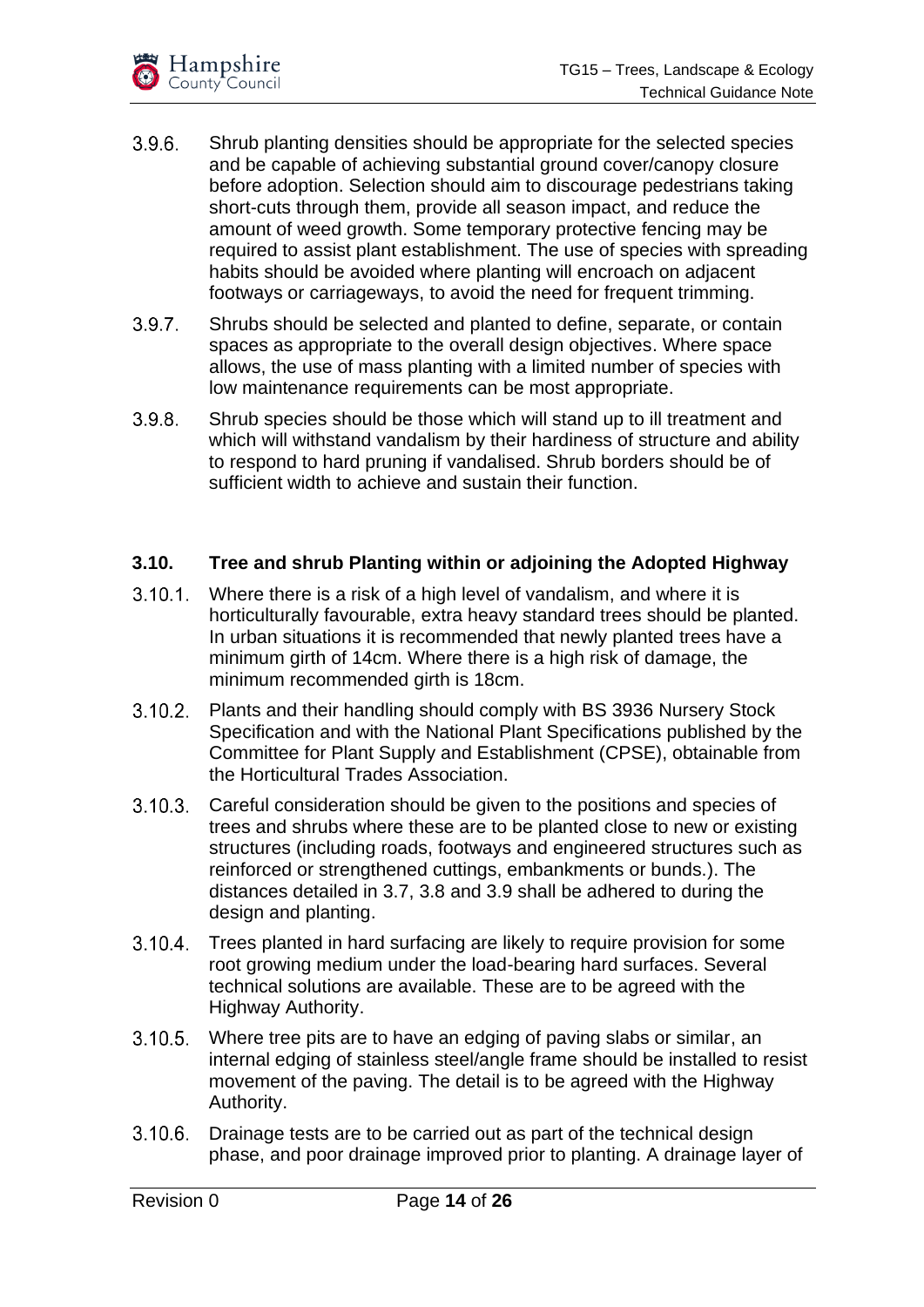grit or similar at the base of the pits does not meet this purpose, but instead further inhibits water movement through the soil horizon.

- 3.10.7. The design of roads and drainage should ensure that unfiltered surface water run-off from the carriageway is not directed into tree pits.
- $3.10.8$ Below ground irrigation is expected in hard surfaces. This should consist of a perforated pipe or similar, located at the top of the root ball to ensure water percolates through the entire root ball.
- $3.10.9.$ Where trees are planted in grass verges, it is expected that mulching is used with the finished level of mulching level with the surrounding ground level. The minimum mulch circle radius for a 14-16cm girth young tree is 1.0m. A weldmesh guard should also be fitted where trees are planted into grass verges.
- 3.10.10. Underground guying is expected in areas with high footfall and traffic count. The stake and tie system is acceptable in grass verges, and other roads where the risk of vandalism is reduced.
- 3.10.11. Roots should have sufficient soil volume to enable them to grow as naturally as possible so as not to affect underground services or damage hard surfaces. A minimum soil volume of 10m<sup>3</sup> is required for new highway trees to be acceptable for adoption with considerably greater volumes expected for medium and large tree species. Where tree or shrub planting is proposed, statutory undertakers may require the provision of ducts or root deflectors to accommodate their apparatus or may require re-routing of the service (the root deflector being provided around the utility rather than around the tree roots). Tree planting shall not take place directly over live services unless they are more than 3.0m deep, or in the case of mains water and drains, 5.0m deep. Trees may be located within canopy spread of water and sewer pipes provided adequate protection measures are taken, such as welded pipes, PVC pipes assembled with solvent cement joints or, in some cases, use of geotextile liners along the backfill material to discourage root growth into the pipe bedding.
- 3.10.12. Tree pit surface treatment should be assessed with the requirements of [Surface materials around trees in hard landscapes](https://www.ltoa.org.uk/surface-materials-around-trees-document) (London Tree Officer Association). Details of the proposed surface treatment shall be agreed with the Highway Authority. It is recommended that such agreement be sought prior to submission of the planning application.
- 3.10.13. Where tree pit rooting areas will extend under new roads, footways, or cycleways, support for the pavement structure and associated edge details are to be provided. Any root-cell system shall be capable of supporting the anticipated traffic loading without deformation. Measures shall be incorporated to facilitate gaseous exchange, watering and drainage of roots as appropriate.
- 3.10.14. Trees planted in the adoptable highway needs to be selected and planted to avoid adversely affecting underground and overhead services and street lighting. A minimum distance of 5m between mature tree canopy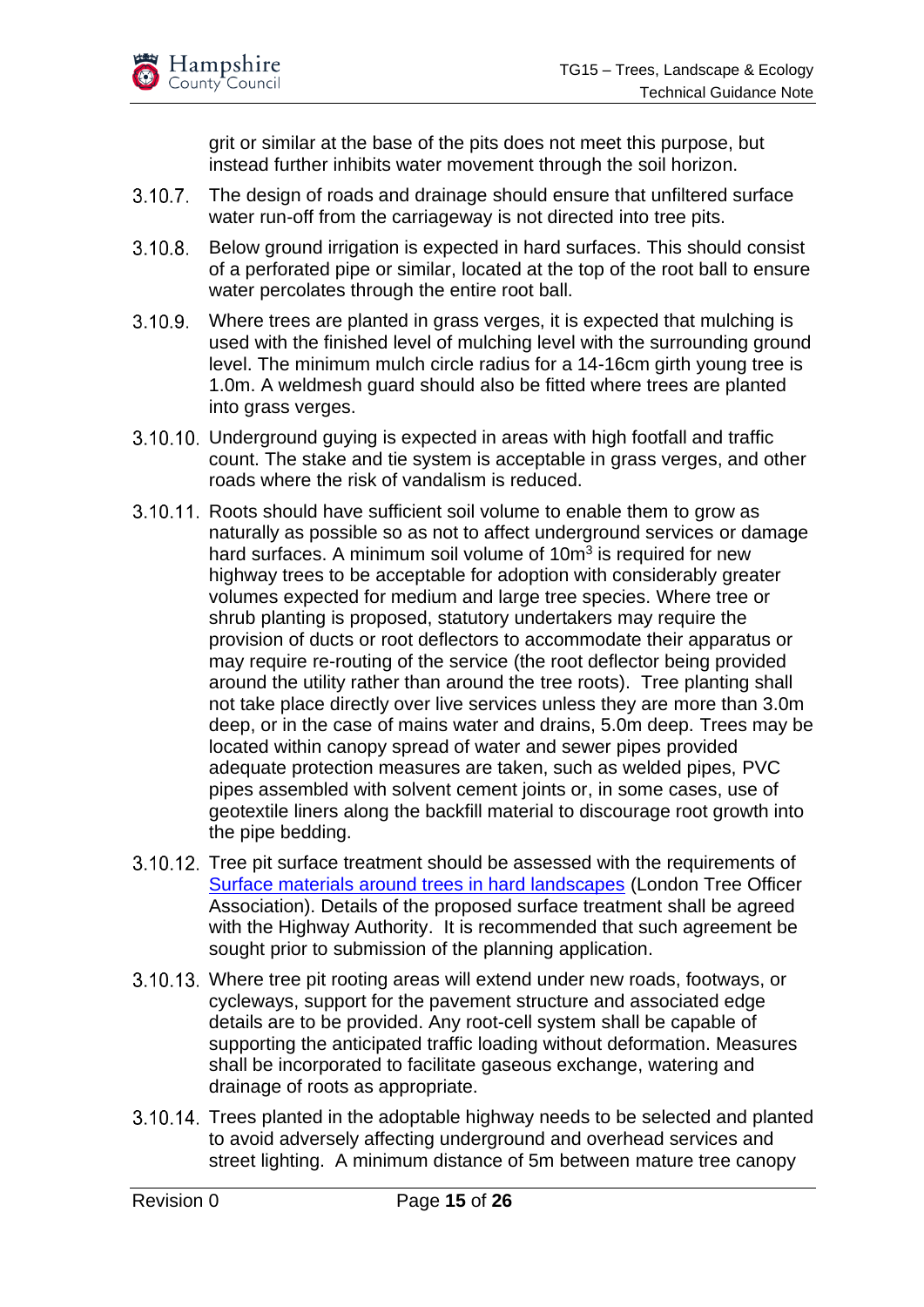and the light source will normally be required as a minimum as per HCC's Street Lighting Policy Document. See also [TG 13 –](https://www.hants.gov.uk/transport/developers/constructionstandards/technicalguidancenotes) Street [Lighting.](https://www.hants.gov.uk/transport/developers/constructionstandards/technicalguidancenotes)

- 3.10.15. Planting proposed for adoption by the Highway Authority shall be maintained by the Developer for an agreed period, usually a minimum of 36 months but this may be reduced to 12 months on some specific sites with prior approval with the Arboricultural Team. Trees proposed for adoption are to be in a healthy condition and of an appropriate form for the species before they will be acceptable for adoption. In some cases, the County Council's Arboriculture Team can carry out the supply, planting and maintenance to highway adoptable standards on behalf of Developers at the Developers' cost. Should you wish to enquire about this service, please contact [Arboriculture.Section@hants.gov.uk.](mailto:Arboriculture.Section@hants.gov.uk)
- 3.10.16. A commuted sum will be required from the Developer to cover costs of future maintenance of planting following the initial agreed establishment period for highway planting. Refer to the [Commuted Sum Policy.](https://www.hants.gov.uk/transport/developers/commuted-sums)
- 3.10.17. Groundcover plants should be selected which can easily be maintained (by annual strimming, or trimming with a reciprocating cutter, or high blade setting on mowers) or which require no pruning to achieve a general height when fully grown of below 600mm above carriageway level (below 300mm when within visibility splays). Wherever possible, species occurring locally should be used to help reinforce the local sense of place. Specialist advice should be sought from a landscape architect.

#### <span id="page-15-0"></span>**3.11. Herbaceous Planting Including Grasses**

- $3.11.1.$ Grass should be used for its particular qualities and not simply as an initially low-cost alternative. Grass shall not be used where pedestrians are likely to walk regularly. These conflicts should be considered in the design stage and avoided. Where that is not possible, the likely route should be effectively obstructed with borders of appropriate planting and/or a suitable form of enclosure. Grass should not be subjected to wheeled traffic. However, there are situations where reinforced grass paving may be used although it should be stressed that grass cannot tolerate oil spillage in any form. Reinforced grass paving should be installed using the manufacturer's recommended soil mix to maximise the effective germination of grass seeding.
- $3.11.2.$ The maximum height of plants within visibility splays shall not exceed 300mm above ground level. However, occasional vertical obstructions within visibility splays may be permitted provided that in combination they do not create a solid visual barrier.
- $3.11.3.$ Grass is unlikely to survive under large evergreen trees or bushes or in areas heavily shaded by buildings and therefore should be avoided in these areas.
- $3.11.4$ Informal grassed areas should not be completely level; a minimum fall of 1:150 is necessary for drainage. For maintenance reasons, areas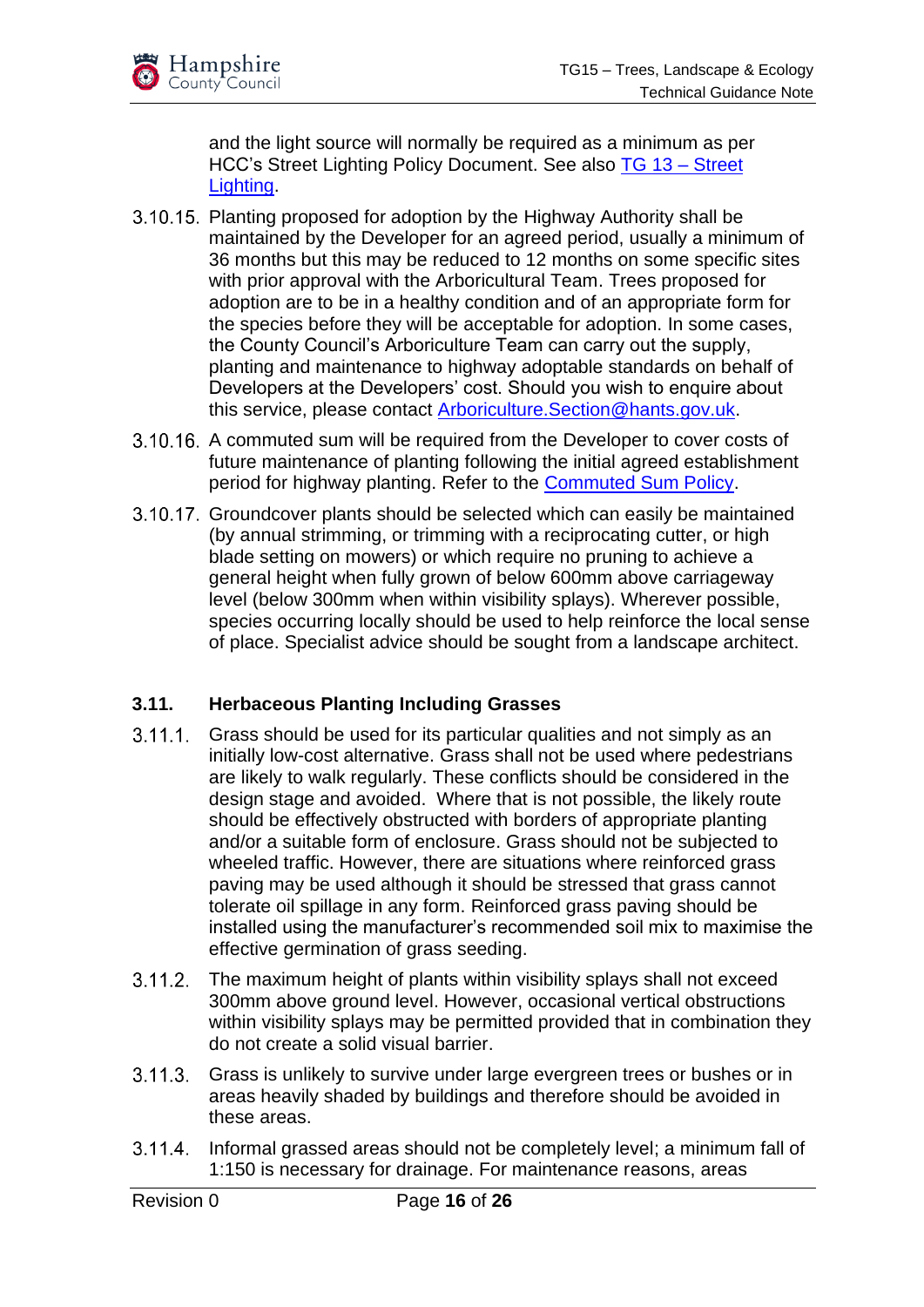proposed for short grass cover require modelling with gently rolling contours so that ridges do not occur, localised low spots are not created and slopes are no steeper than 1:4.

- $3.11.5.$ The amount of grass edging to be trimmed should be minimised. Moreover, grass should not be designed immediately against vertical structures since this creates mowing difficulties requiring trimming by hand. A mowing strip approximately 200mm wide should be provided, using a small-scale paving material with edge restraint as appropriate. Alternatively, a narrow bed of planting, minimum 500mm width, can provide a suitable border. Adequate access for mowing machines should be allowed and areas should not be surrounded completely by fencing or shrub borders. Where an area is large enough to justify it being mown by gang mowers, an access of at least 2.7m width should be available and edge curves should be not less than 5m radius.
- 3.11.6. Consideration should be given to how grass maintenance is likely to be carried to ensure that it may be undertaken without damaging the trees. Where gang mowers are used, trees should be placed at least 3m apart (most tree planting should exceed this in any event for cultural reasons). Areas of longer grass where regular mowing is not required, of shrub planting, or other 'design features' may be used around trees to protect them. Grass will establish on a wide range of soil types although lawn grasses do not thrive on highly acidic soils. Extremely dry and wet areas should be avoided for lawns and excessive shade will discourage healthy grass growth.
- $3.11.7.$ The selection of the seed mix should be determined by soil type and location (see below). Slow growing 'low maintenance' grass is normally required within the 2m highway edge zone, to reduce the frequency of mowing. It may be appropriate for shallow soil depths to be provided in some sight-line zones to restrict the growth of grass.
- $3.11.8.$ The provision of wild-flower mixtures appropriate to the locality may be considered for some situations. The advice of an ecologist regarding specification, establishment and maintenance requirements should be sought. Soil fertility is a critical factor to the success of wildflowers. A low fertility soil will discourage the growth of perennial grasses. Generally, thin topsoil depths (25-50mm) are required for the successful establishment of wild flora; subsoils may be suitable in some situations. The use of carefully retained top-soils rich in seed content may be preferable to the introduction of wild flora seeds of 'non-local' provenance. Ongoing future maintenance of wildflower areas are to be considered at design stage and HCC consulted on acceptable maintenance frequencies and requirements for such areas to be considered for highway adoption.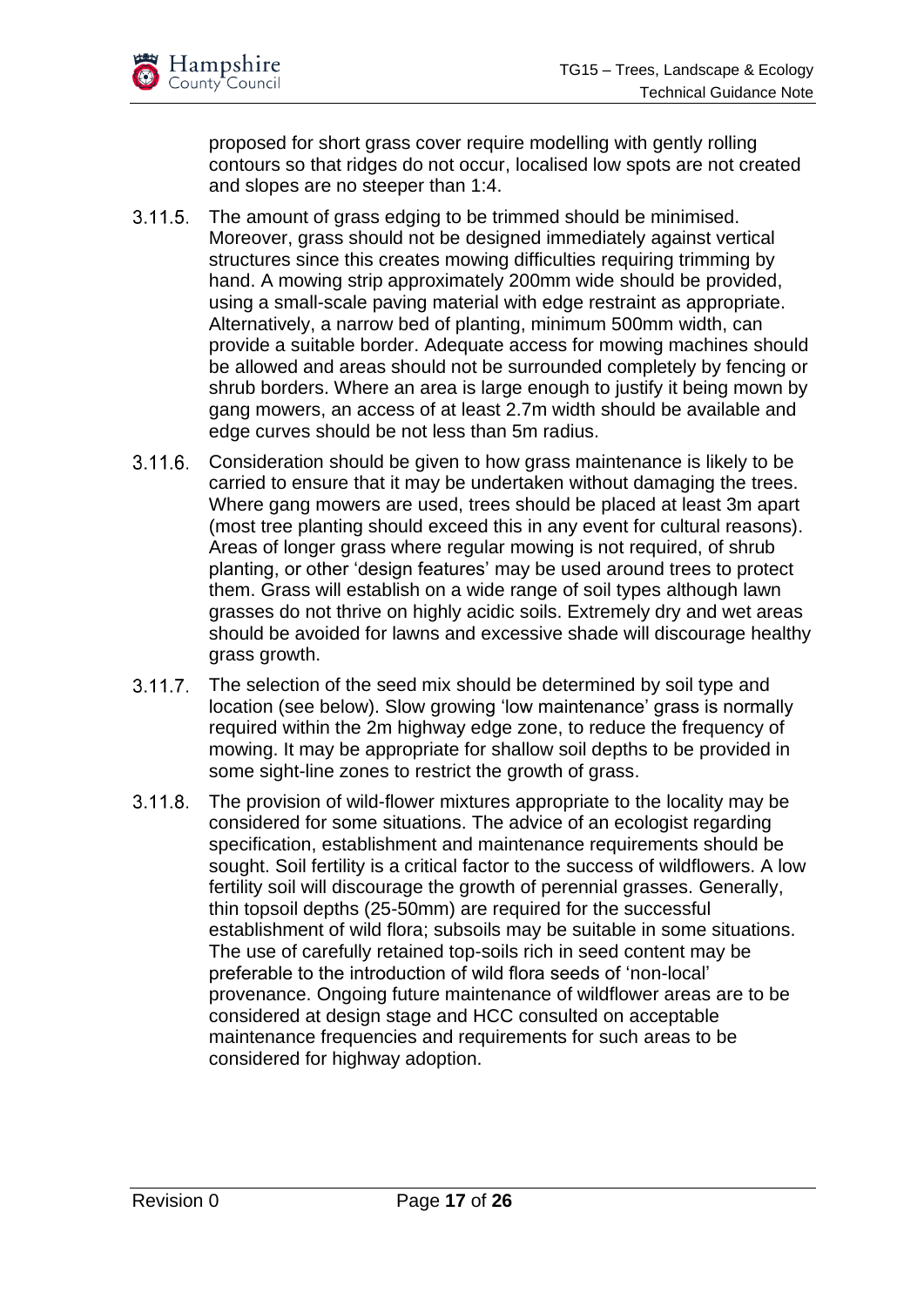

#### *Grass Mixes*

 $3.11.9.$ **Verge Mix** – Verge mix within visibility splays and urban landscaped areas

> Grass seed to be used within visibility splays shall be low growing and hard wearing; quick to establish but with a slow regrowth after mowing.

> Use of perennial ryegrass should be avoid unless specific cultivars that have proven low growing properties

The following mixes are suitable for use:

| <b>DFL Seeds</b>    | PM 25 Gro-slow                    |
|---------------------|-----------------------------------|
|                     | PM 25R Gro-slow plus              |
|                     | PM 120 Slow growth                |
| Limagrain           | MM16                              |
| <b>Boston Seeds</b> | <b>Low Maintenance Grass Seed</b> |
| Barenburg           | e9 Mow saver                      |

Other suppliers are available.

#### **Embankment Mix** – Grass seed mix for use on embankment and cutting slopes

Grass seed on slopes steeper than 1 in 3 should have rapid establishment, covering the ground to provide soil stabilisation with a high percentage of creeping grass species.

| Germinal        | A4 low maintenance areas         |
|-----------------|----------------------------------|
| Phoenix amenity | <b>Embankment Grass Seed Mix</b> |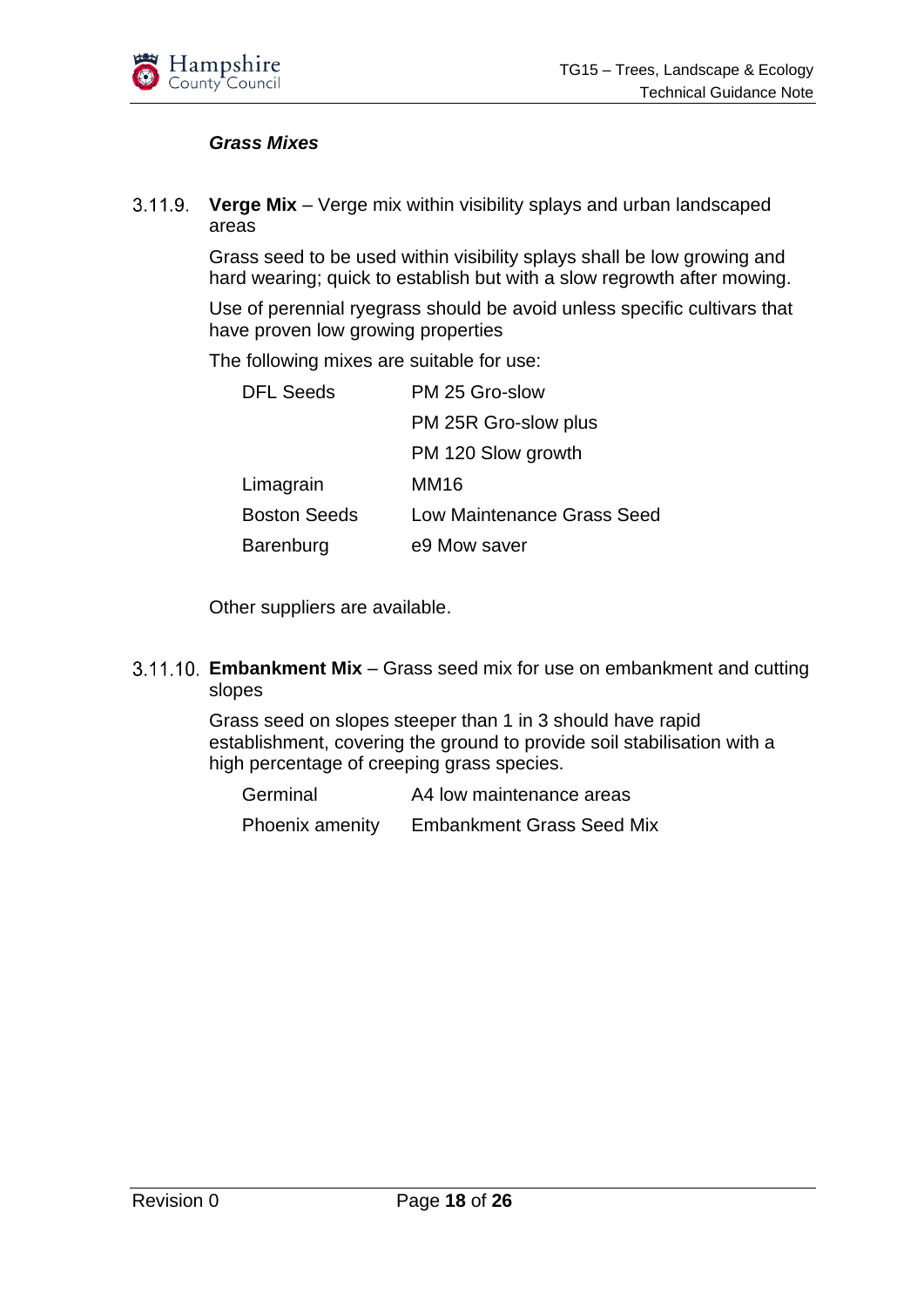

3.11.11. Where within or adjacent Sites of Special Scientific Interest (or other Sites of Importance for Nature Conservation and Road verges of Ecological Importance, as identified by the County Ecologist) and especially within the boundary of the New Forest National Park, specialist advice needs to be sought as follows:

| <b>Sites of Special Scientific Interest</b><br>(SSSI)        | <b>Natural England</b>           |
|--------------------------------------------------------------|----------------------------------|
| Sites of Importance for Nature<br><b>Conservation (SINC)</b> | <b>HCC Ecology Team</b>          |
| Road Verges of Ecological<br>Importance (RVEI)               | <b>HCC Ecology Team</b>          |
| <b>National Parks (New Forest and</b><br><b>South Downs)</b> | <b>National Park Authorities</b> |

#### <span id="page-18-0"></span>**3.12. Soil**

.

- $3.12.1$ Soil is a precious resource and should be handled with care. Existing top and subsoils should be handled, stored and placed in accordance with DEFRA guidelines for the "Sustainable Use of Soils on Construction Sites". Imported soils should meet the requirements of BS 3882: Topsoil and BS 8601 Subsoil.
- $3.12.2.$ Existing turf and top-soil may be removed and stockpiled near the site of the works for re-use later. However, care should be taken to minimise damage to the structure of the soil. The location of stockpiles shall have regard to the retention of existing shrubs and trees and to eventual landscape proposals. Soil shall not be stockpiled beneath tree canopies or within the root protection areas of trees.
- Existing soil should be tested and re-used where fit for purpose, rather than importing top-soil.
- $3.12.4.$ Good quality topsoil to BS 3882 (unless otherwise agreed), and free from all builders' material, should be used. Excavated materials from the development may be used in the construction of the cores of mounds and banks, and this should then be covered by an appropriate depth of topsoil (usually 100mm – 150mm, but may need to be more depending on the situation). Stones over 50mm should be completely buried or removed from all areas to be grass seeded. Finished levels of topsoil should be at least 25mm above adjacent kerbs and ironworks, to allow for settlement and the avoidance of depressions against hard surfaces which would adversely affect mowing machinery.
- $3.12.5.$ The term "tree pit" can be misleading as it conveys the image of a confined space below ground. The space required to accommodate a tree as it grows will be larger than the planting hole. Joint working with highway engineers is necessary to find a solution that allows tree roots to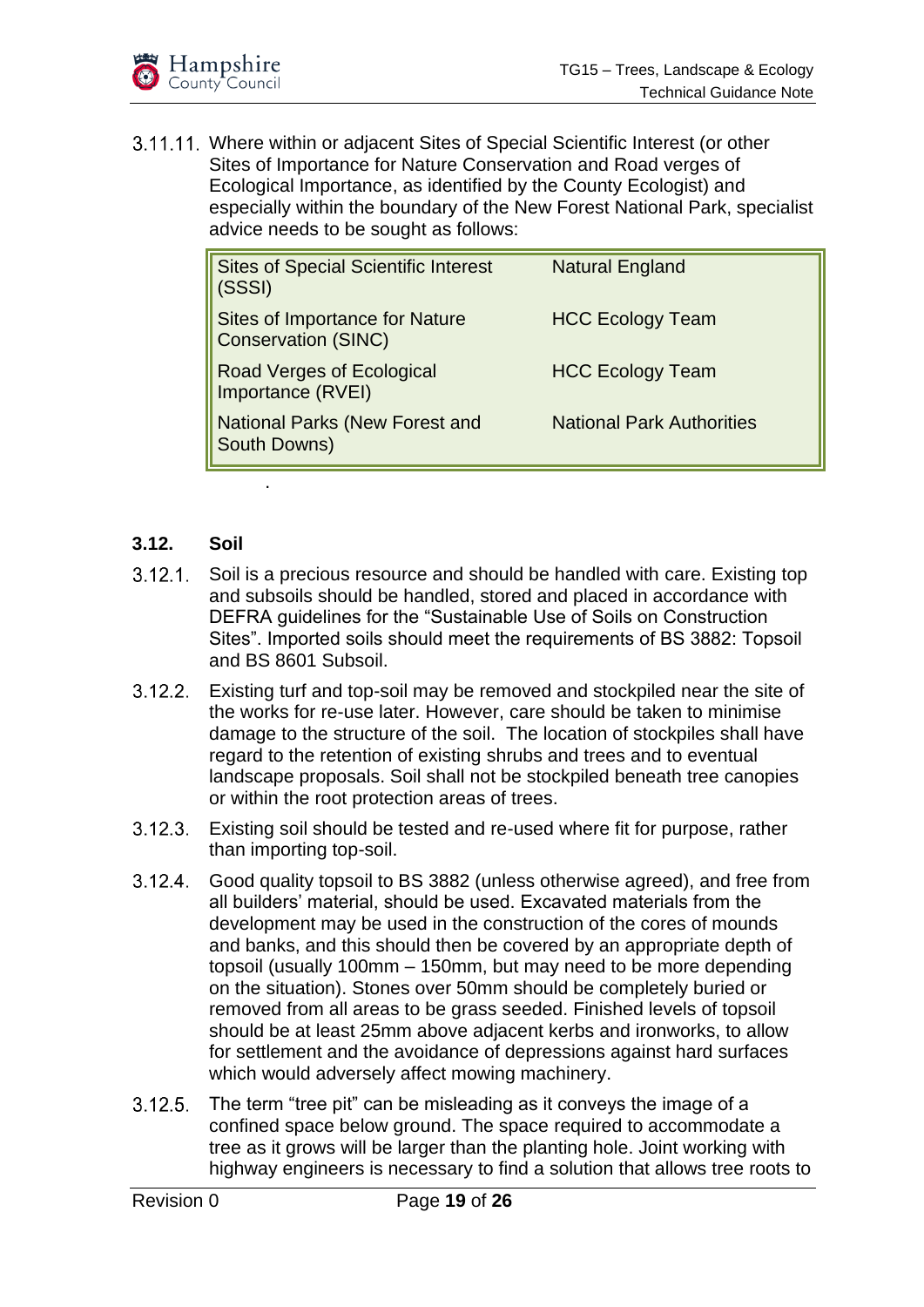expand beyond the planting hole without significant disruption to services and the highway. In this document, "tree pit" means the surface treatment and below ground rooting volume of soil available to each tree.

 $3.12.6.$ Soil volume per tree should be calculated using realistic mature tree canopy projections. One calculation used is:

Projected mature canopy area (m2) x 0.6m = Target soil volume.

A Minimum soil volume of 10 $m<sup>3</sup>$  is required for new highway trees to be acceptable for adoption with considerably greater volumes expected for medium and large tree species.

- 3.12.7. The shape of the soil area need not be regular and can be altered to suit site conditions. For example, a continuous planting pit along the kerb line will increase rooting space. Volume cannot be achieved by providing extra depth. The maximum useful depth of soil for tree planting is 900mm. Topsoil to this depth causes anaerobic conditions – current research suggests max 450mm topsoil with 450mm subsoil (or topsoil/subsoil mix) beneath.
- 3.12.8. Tree pit surface area opening should be approximately 1500mm x 1500mm. Trees in grassed verges will usually establish well in pits of 1200mm x 1200mm x 800mm deep if the surrounding soil is uncompacted and free draining.
- 3.12.9. Adequate volumes of good quality subsoil and topsoil (not screened materials) to support a well-developed root system and healthy plant growth will be required. Topsoil for rooting should conform to BS 3882 Specification for Topsoil. Subsoil for rooting should conform to BS 8601 Specification for Subsoil and requirements for use.
- 3.12.10. The volume of topsoil required for tree rooting needs to consider the ability of the surrounding soil to provide nutrients. In sterile strata such as chalk, a minimum of 10 $m<sup>3</sup>$  rooting medium shall be provided. For large species trees, this volume should be increased; advice should be sought from an Arboriculturist on the requirements. Care needs to be taken not to create anaerobic conditions in tree/planting areas. The width of the planting area should be increased rather than the depth. Topsoil should not normally be deeper than 450mm in tree pits with subsoil making up the volume below trenches, adequate provision for watering and, in urban conditions, specialist tree soil, can all improve the chances of successful establishment.
- 3.12.11. Over compaction or a lack of drainage at the base of tree pits, plant beds or grass areas can result in unsuccessful planting. The permeability of the soil surrounding these areas can be as important as that in the bed/pit itself.
- 3.12.12. A minimum of 300 mm depth of topsoil shall be provided for shrubs and generally 100mm depth for grass areas (subject to individual site conditions and requirements). Refer to 3.10.8 for soil requirements for wildflower areas.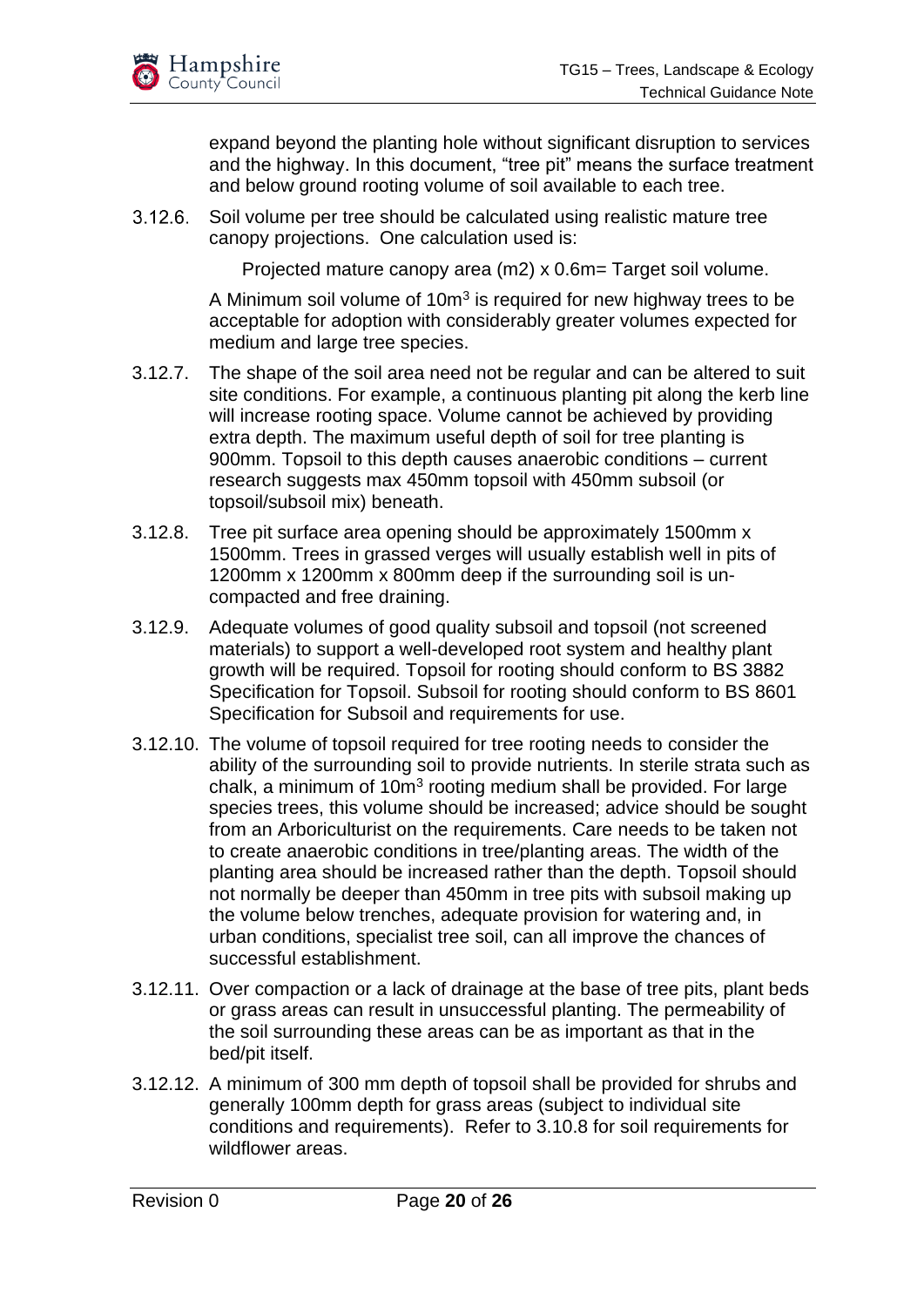

#### <span id="page-20-0"></span>**3.13. Designing for Future Maintenance**

- $3.13.1$ It is most important to design landscape areas with a view to reducing future maintenance costs wherever possible.
	- Designs should avoid the use of small, isolated shrub beds and grass areas adjoining the highway.
	- Spacing, species selection and the placing of shrubs and trees should seek to minimise the need for frequent trimming and tree surgery.
	- Temporary protection may be appropriate to aid plant establishment.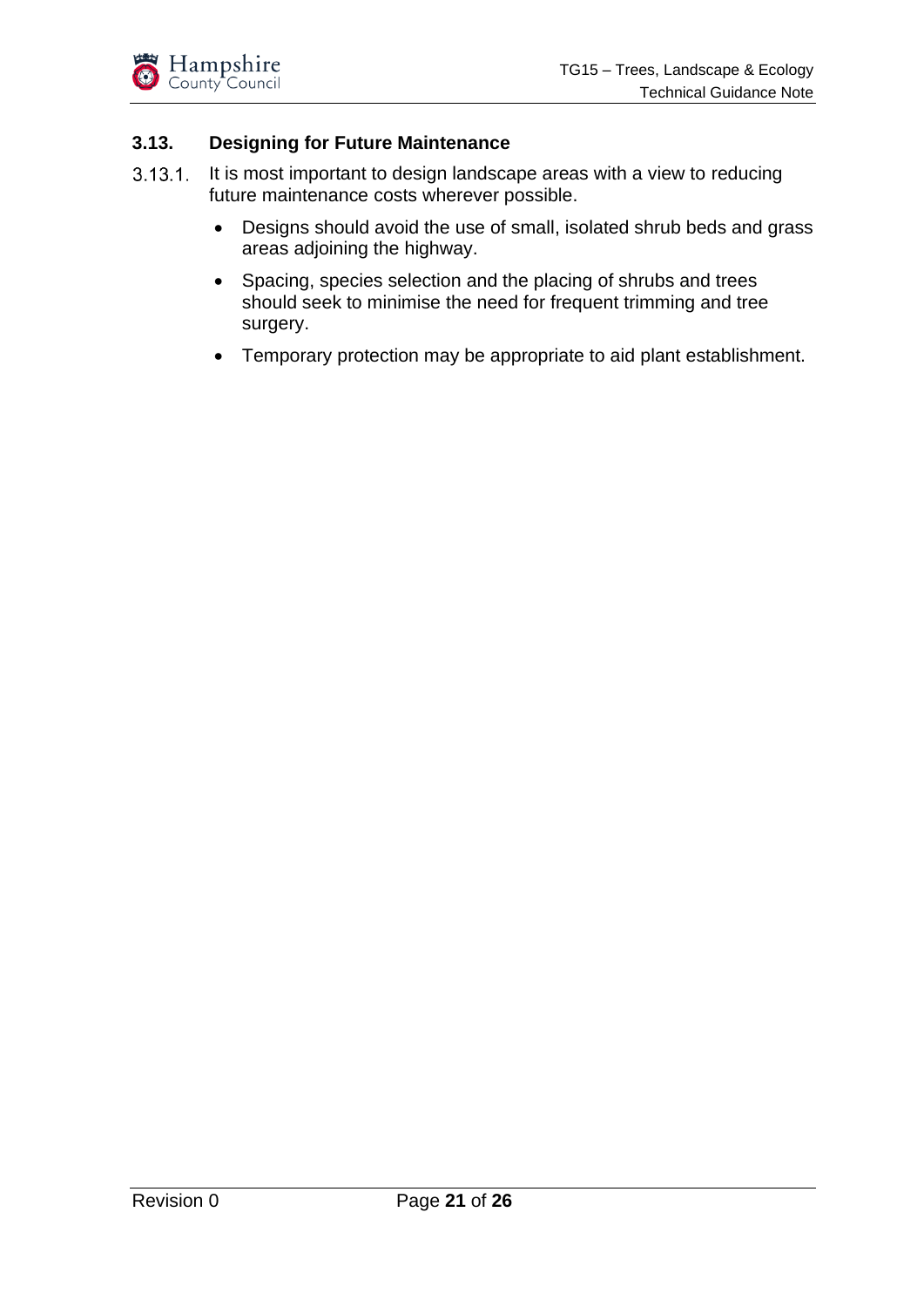

### <span id="page-21-0"></span>**4. Process**

#### <span id="page-21-1"></span>**4.1. Submission Requirements**

- $4.1.1.$ The Arboricultural Report shall include a list of the information reviewed at the Outline Planning Stage regarding existing hedgerows, trees and all other vegetation affected by the Development. An Arboricultural Implications Assessment shall detail;
	- i. which trees are proposed for removal,
	- ii. the impact of works (including utilities) on retained trees (Highway & non-Highway),
	- iii. trees subject to Tree Preservation Orders (TPO),
	- iv. lengths of hedgerow proposed for removal and whether the Hedgerow Regulations 1997 apply.
	- v. other vegetation to be cleared, and
	- vi. whether any existing 'private' trees are proposed for highway adoption.

Information detailing limits of existing and proposed Highway land is essential to assess the above. Site boundary features are to be recorded to clarify the relationship with surveyed trees, hedges and other vegetation.

- $4.1.2.$ The Arboricultural Report shall include a tree survey to BS 5837 including details of;
	- i. tree species,
	- ii. age class,
	- iii. dimensions,
	- iv. condition,
	- v. recommendations for remedial work,
	- vi. drawing(s) indicating the Root Protection Areas, and
	- vii. location and outline details of any proposed highway planting should be included.
- $4.1.3.$ Impact of utility diversions on existing or new trees, either above or below ground, will need to be included within the Arboriculture Report.
- $4.1.4.$ The location, extent and type of tree protective fencing needs to be clearly shown on a Tree Protection Plan.
- $4.1.5.$ Design drawings need to show all proposed planting including all trees and shrubs outside the Highway Boundary. Proposals are to show species at their 'Ultimate Spread' and 'Ultimate Height' based on industry guidance (refer to the TDAG guidance "Species selection for Green Infrastructure) and as is reasonable, based on real life examples of the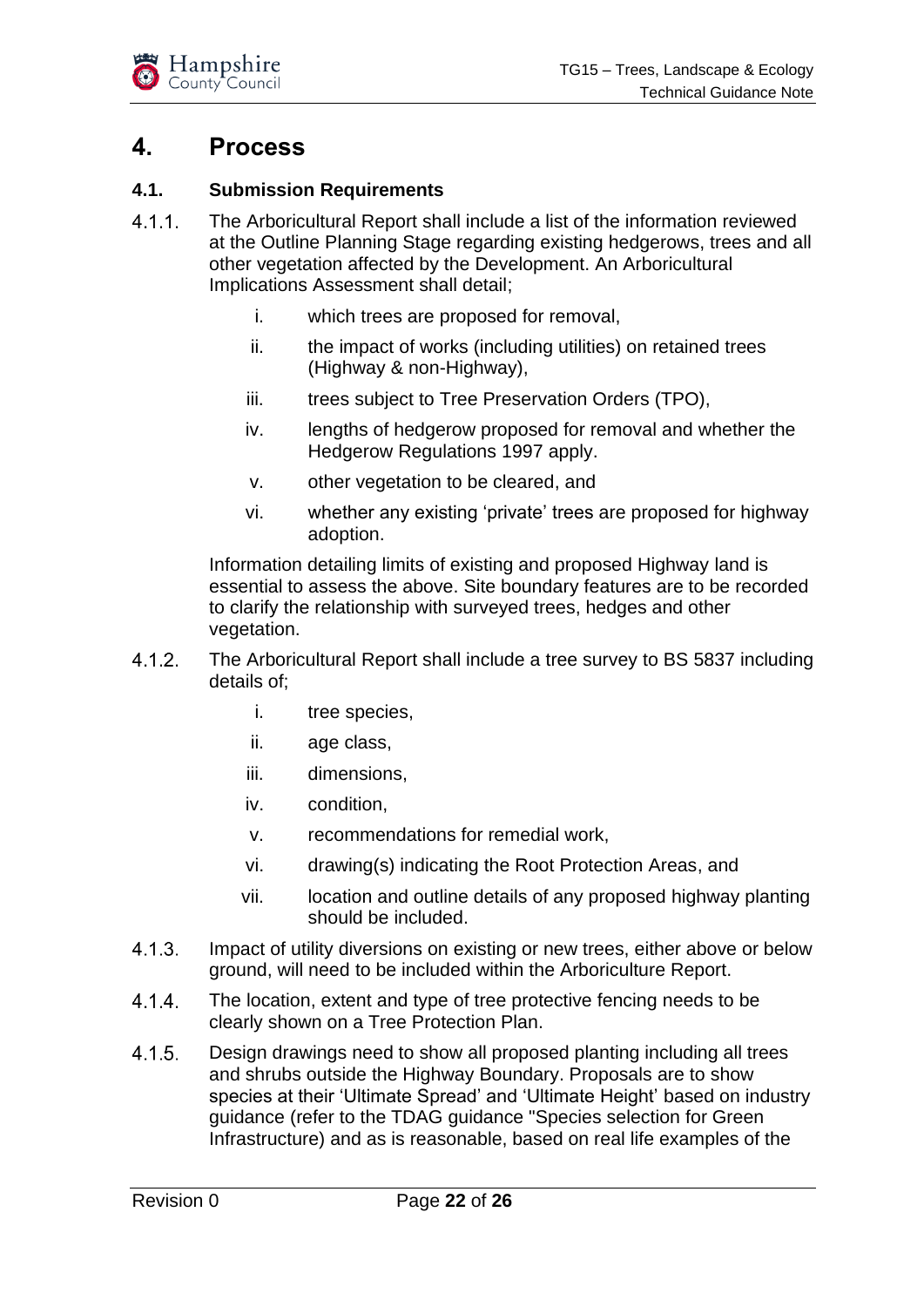same species. Landscape drawings are to show the visibility splays. Refer also to TG 3 – [Stopping Sight Distances and Visibility Splays.](https://documents.hants.gov.uk/highways/TG3TechnicalGuidanceNote-StoppingSightDistancesandVisibilitySplays.pdf)

- $4.1.6.$ An Arboricultural Method Statement to BS 5837 shall be provided where works within tree Root Protection Areas (RPA) are liable to adversely affect retained trees or if it is necessary to temporarily remove tree protection fencing.
- $4.1.7.$ Where trees/shrubs/planting is to be removed an ecological impact assessment covering impacts on any protected species is required.
- $4.1.8.$ Full details of any planting proposals are to be submitted to HCC Arboriculture for approval (for Developer schemes this will be though the HDA team as part of the design audit). They shall include specifications for ground preparation, grass, plants and planting and for the 36-month establishment maintenance period. The design and specifications should be prepared by a qualified arboriculturist or landscape architect, and preferably supervised by the same arboriculturist/landscape architect until successful establishment.
- $4.1.9.$ If an alternative specification to NBS Landscape (National Building Specification for Landscape) is to be used for ground preparation, details are to be submitted to HCC and its use approved by HCC Arboriculture prior to submission of any detailed planning application or S278/S38 application.
- $4.1.10$ . Where any vegetation, existing or proposed, is considered for adoption a soil assessment and report will be required to identify whether shrinkable clays are present. If so, the Arboricultural Report shall include an assessment of the risk of subsidence to adjacent pavements, carriageways, structures; existing or proposed, and provide clear proposals to mitigate identified risks.

#### <span id="page-22-0"></span>**4.2. Implementation**

- $4.2.1.$ Both Section 278 technical approval and consent from the local planning authority (LPA) will be required **before** removal of any highway trees, highway hedges and undergrowth affected by roadworks and which are subject to planning permission. It should be noted that LPA planning consent for highway tree removal does not override Hampshire County Council consent and no Highway tree, hedge or shrub can be removed without HCC's permission. The Developer must ensure that a felling licence from the Forestry Commission is obtained prior to felling trees outside of the existing Highway boundary (refer to the [Forestry](https://assets.publishing.service.gov.uk/government/uploads/system/uploads/attachment_data/file/876642/Tree_Felling_-_Getting_Permission_-_web_version.pdf)  [Commission Tree Felling Guidance\)](https://assets.publishing.service.gov.uk/government/uploads/system/uploads/attachment_data/file/876642/Tree_Felling_-_Getting_Permission_-_web_version.pdf). Care should be taken not to remove more trees and hedges than agreed by HCC. On-site burning of waste vegetation is not permitted; mechanical shredders are to be used or alternatively vegetative waste may be removed to an appropriate composting facility
- Sub-contractors for arboricultural works shall be selected from the  $4.2.2.$ Arboricultural Association's list of Approved Contractors or approved by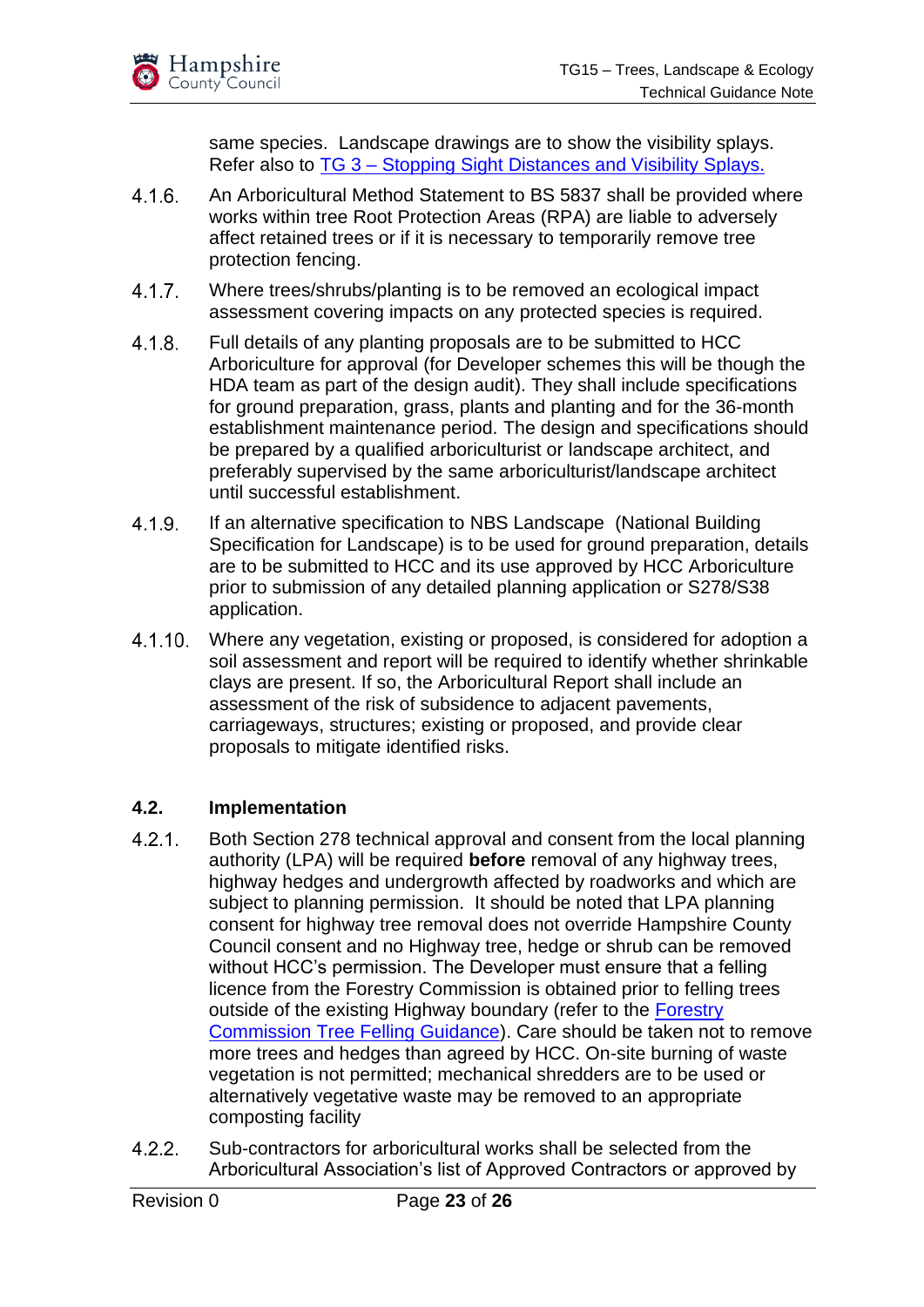the County Arboricultural Officer. Similarly, consultants providing specialist advice are to be on the Arboricultural Association (AA's) list of Registered Consultants. Any other contractor or consultant shall be approved by the County Arboricultural Officer.

 $4.2.3.$ Works shall comply with the current versions of the following British Standards, or other current best practice industry guidelines as appropriate:

| Topsoil                                                    | <b>BS 3882</b> |  |
|------------------------------------------------------------|----------------|--|
| Subsoil                                                    | <b>BS 8601</b> |  |
| Nursery stock                                              | <b>BS 3936</b> |  |
| Trees (from nursery to independence in the landscape)      | <b>BS 8545</b> |  |
| <b>Tree Work</b>                                           | <b>BS 3998</b> |  |
| <b>General Landscape Operations</b>                        | <b>BS 4428</b> |  |
| <b>Trees in Relation to Construction</b>                   | <b>BS 5837</b> |  |
| <b>HTA National Plant Specification</b>                    |                |  |
| CPSE Guidance - Handling and Establishing Landscape Plants |                |  |

- In addition, all Utilities shall be reminded of their obligations under NJUG  $4.2.4.$ Guidelines Volume 4 "Guidelines for the Planning, Installation and Maintenance of Utility Apparatus in Proximity to Trees".
- $4.2.5.$ Soil is a precious resource and should be handled with care. Existing top and subsoils should be handled, stored and placed in accordance with DEFRA guidelines for the "Sustainable Use of Soils on Construction Sites". Imported soils should meet the requirements of BS 3882: Topsoil and BS 8601 Subsoil.
- $4.2.6.$ Perennial weeds shall be controlled by application of a herbicide approved under the current Control of Pesticide regulations, distributed at an appropriate rate onto the formation. Care needs to be taken not to apply weed killer near vegetation, trees, etc, which are to remain and only an approved selective weed killer shall be used on margins. Developers should work to an approved Code of Practice such as that "For the Use of Approved Pesticides in Amenity and Industrial Areas" published by the National Association of Agricultural Contractors and the British Agrochemicals Association. Approval needs to be sought from the appropriate Authority before application.
- $4.2.7.$ The Developer shall ensure all harmful and invasive weeds identified within and immediately adjacent to areas to be adopted as highway are wholly eradicated prior to adoption (following current legislation). Care must be taken by all contractors on site to ensure that any pernicious weeds anywhere on the development site are not spread. The Developer shall take all necessary precautions against the growth of pernicious weeds on the site from the date of commencement until the termination of the maintenance period. Method statements for dealing with the weeds are to be submitted as part of the S278/S38 application.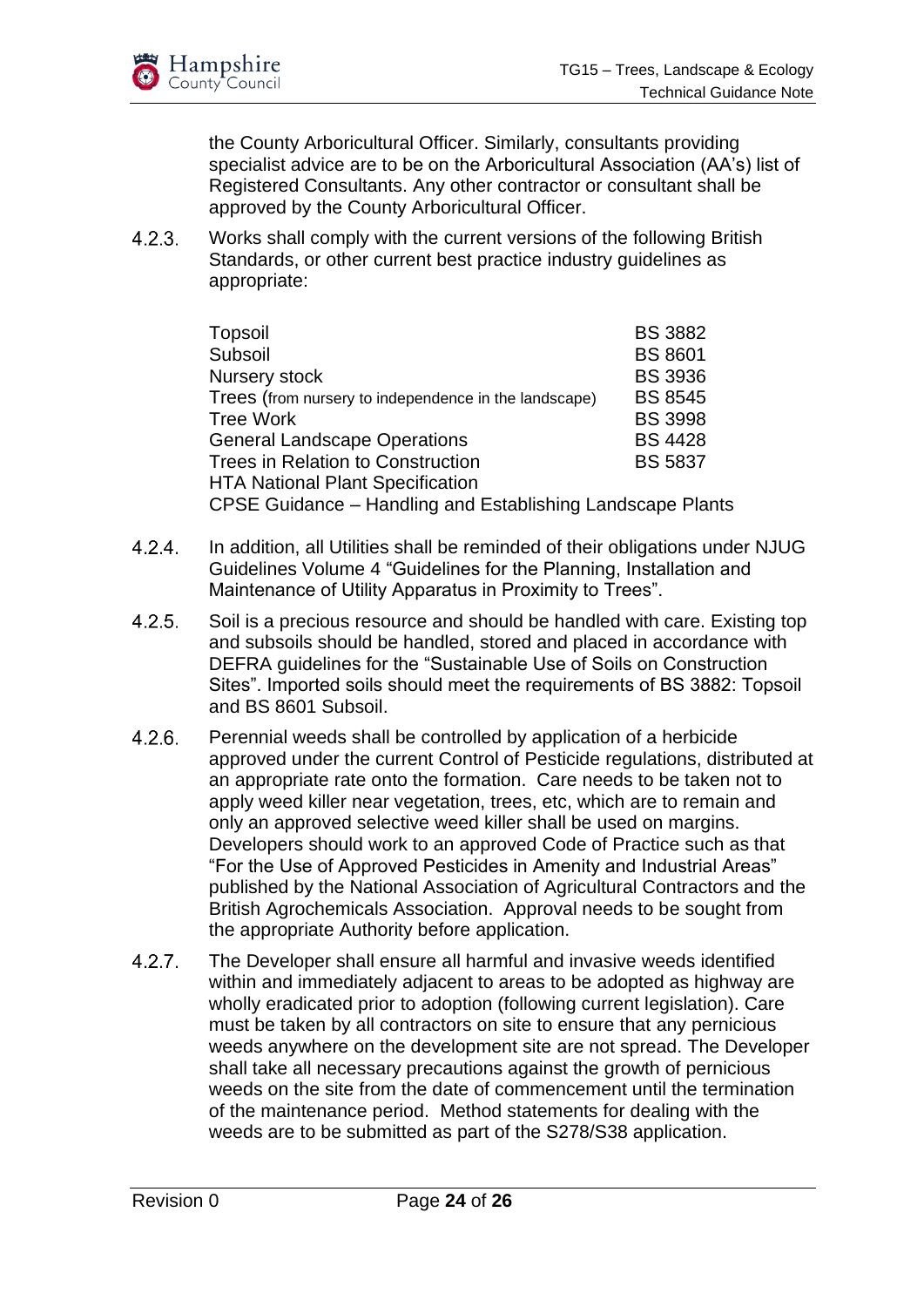#### <span id="page-24-0"></span>**4.3. Maintenance Requirements**

- $4.3.1.$ An agreed commuted sum for existing and proposed trees and shrubs will be required. Refer to 3.10.16.
- $4.3.2.$ A complete set of As-built drawings shall be provided which clearly show any existing trees to be adopted together with the new trees/shrubs to be adopted.
- A maintenance log should be kept and presented to the tree officer at  $4.3.3.$ spot checks and final assessment prior to adoption. Trees may not be adopted if there is evidence of post planting maintenance discrepancies.
- $4.3.4.$ Operations during the maintenance period are to include:
	- a) Watering a minimum of 40 litres per tree at a slow pace, at weekly intervals between April and September.
	- b) Supplementary watering may be unnecessary if the season/month is particularly wet.
	- c) Irrigation is likely to be required during the first two full growing seasons (the establishment phase).
	- d) Pit surfaces should be kept weed free throughout the establishment phase.
	- e) If pit surfaces are mulched, the layer of mulch should be maintained at between 75mm – 100mm. At no point should mulch be placed against the tree trunk.
	- f) Support systems and guards should be checked for and adjustments made if necessary.
	- g) Grilles, grates and other furniture should be checked so that they do not damage or compromise the tree, with adjustments made where necessary.
	- h) Formative pruning should be carried out to reduce the risk of trees developing defects and ill-health.

#### <span id="page-24-1"></span>**4.4. Adoption**

- $4.4.1.$ A representative from HCC's Arboricultural Section shall attend the joint [defect] inspection where tree or shrub vegetation is included.
- $4.4.2.$ There shall be a formal handover involving the Arboricultural Section when existing or proposed trees and shrubs are adopted at the end of the 36-month maintenance period. This is to ensure standards have been complied with and to allow release of final Bond sums.
- $4.4.3.$ The planting will not be adopted in advance of the S278/S38 adoption.